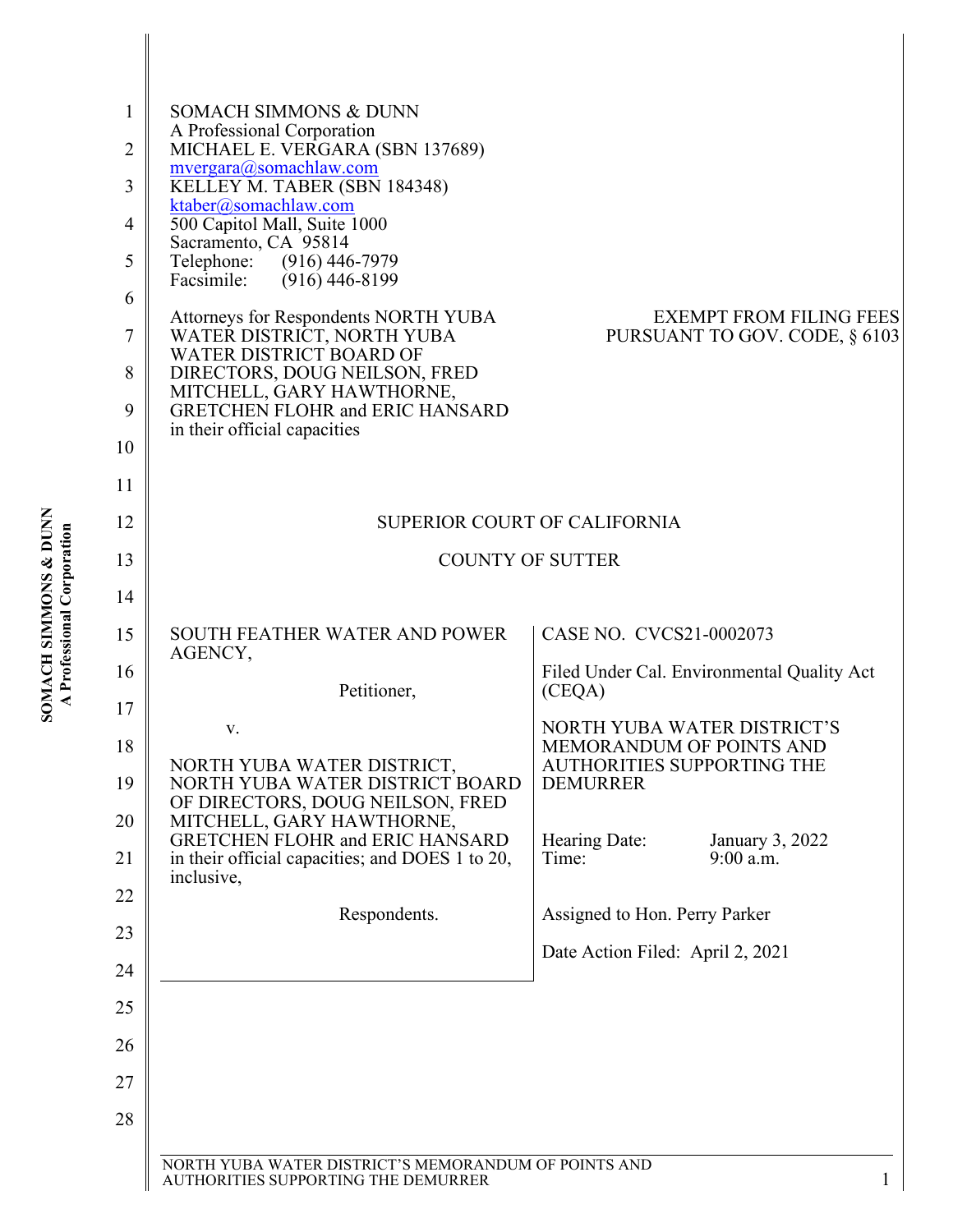| 1              |      | <b>TABLE OF CONTENTS</b>                                                                                         |   |
|----------------|------|------------------------------------------------------------------------------------------------------------------|---|
| $\overline{2}$ |      |                                                                                                                  |   |
| 3              | I.   |                                                                                                                  |   |
| $\overline{4}$ | II.  |                                                                                                                  |   |
|                | III. |                                                                                                                  |   |
| 5              | IV.  |                                                                                                                  |   |
| 6              | V.   |                                                                                                                  |   |
| 7<br>8         |      | PETITIONER FAILED TO EXHAUST ADMINISTRATIVE<br>A.<br>REMEDIES, AND THERE IS NO EXCUSE FOR ITS FAILURE            |   |
| 9              |      | THE AMENDED PETITION MUST BE DISMISSED BECAUSE<br><b>B.</b>                                                      |   |
| 10             |      | PETITIONER FILED ITS ACTION AFTER THE STATUTE OF                                                                 |   |
| 11             |      | THERE IS NO REMEDY FOR AN AGENCY'S FAILURE TO<br>$\mathbf{C}$ .<br>PROVIDE A REQUESTED CEQA NOTICE, AND AGENCY'S |   |
| 12             |      | FAILURE TO FILE WITHIN THE STATUTE OF LIMITATIONS<br>IS NOT EXCUSED BY DISTRICT'S ALLEGED INACTION IN            |   |
| 13             |      | AGENCY CANNOT STATE A CLAIM FOR DECLARATORY<br>D.                                                                |   |
| 14             |      | RELIEF BECAUSE THERE IS NO ONGOING CONTROVERSY<br>REGARDING DISTRICT'S OBLIGATION TO PROVIDE CEQA                |   |
| 15             |      |                                                                                                                  |   |
| 16             | VI.  |                                                                                                                  |   |
| 17             |      |                                                                                                                  |   |
| 18             |      |                                                                                                                  |   |
| 19             |      |                                                                                                                  |   |
| 20             |      |                                                                                                                  |   |
| 21             |      |                                                                                                                  |   |
| 22             |      |                                                                                                                  |   |
| 23             |      |                                                                                                                  |   |
| 24             |      |                                                                                                                  |   |
| 25             |      |                                                                                                                  |   |
| 26             |      |                                                                                                                  |   |
| 27             |      |                                                                                                                  |   |
|                |      |                                                                                                                  |   |
| 28             |      |                                                                                                                  |   |
|                |      | NORTH YUBA WATER DISTRICT'S MEMORANDUM OF POINTS AND<br>AUTHORITIES SUPPORTING THE DEMURRER                      | 2 |

# **SOMACH SIMMONS & DUNN**<br>A Professional Corporation **SOMACH SIMMONS & DUNN A Professional Corporation**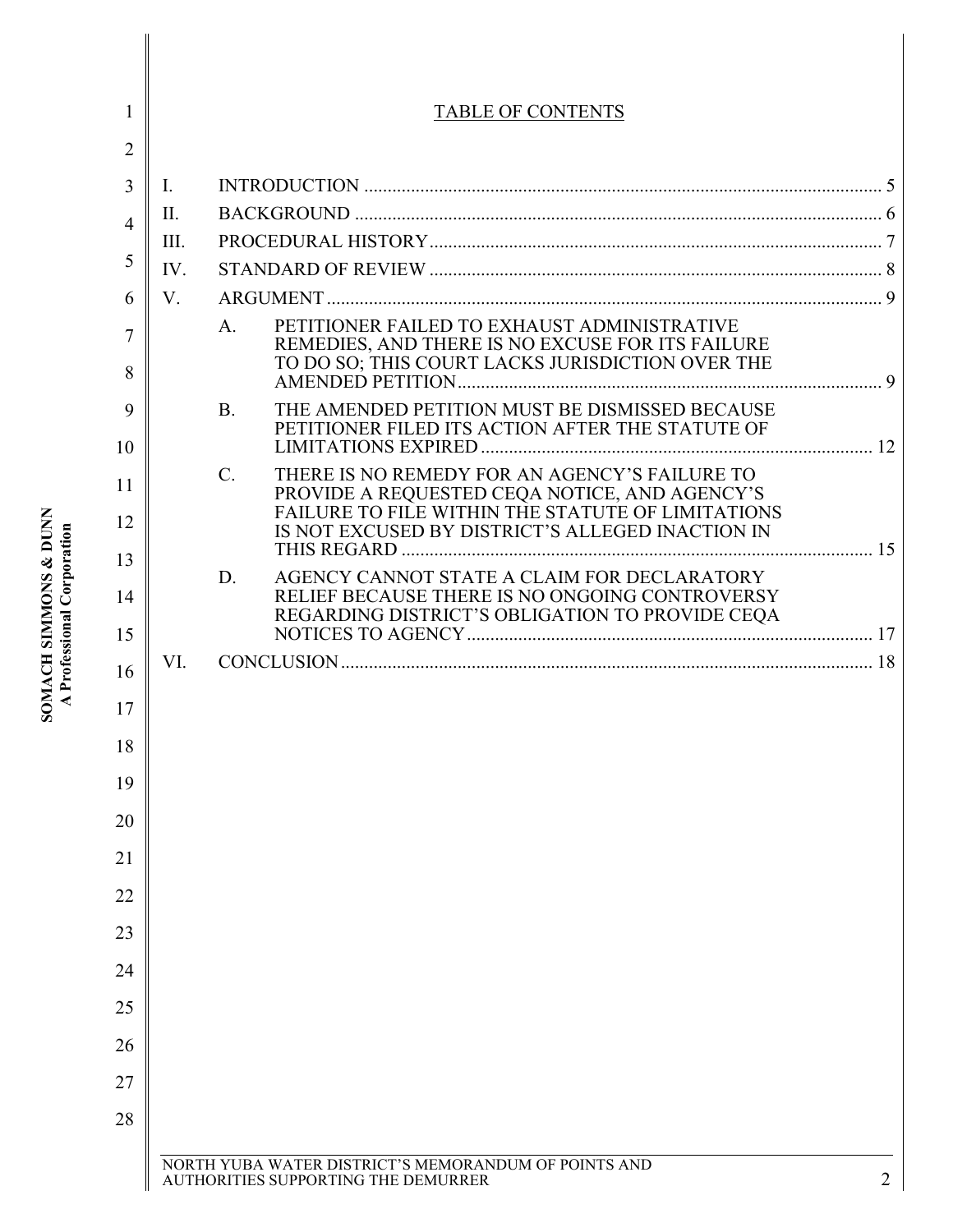## TABLE OF AUTHORITIES

| 2              |                                                                                                        |         |
|----------------|--------------------------------------------------------------------------------------------------------|---------|
| 3              | <b>CASES</b>                                                                                           | PAGE(S) |
| $\overline{4}$ | Blank v. Kirwan (1985)                                                                                 |         |
| 5              | Bridges v. Mt. San Jacinto Community College Dist. (2017)                                              |         |
| 6              |                                                                                                        |         |
| 7              | Chavez v. Times-Mirror Co. (1921)                                                                      |         |
| 8              |                                                                                                        |         |
| 9              | Committee for Green Foothills v. Santa Clara County Bd. of Supervisors (2010)                          |         |
| 10             | Cook v. Craig $(1976)$                                                                                 |         |
| 11             |                                                                                                        |         |
| 12             | Del E. Webb Corp. v. Structural Materials Co. (1981)                                                   |         |
| 13             |                                                                                                        |         |
| 14             | East Bay Municipal Utility District v. California Department of Forestry and<br>Fire Protection (1996) |         |
| 15             |                                                                                                        |         |
| 16             | Environmental Protection Information Center, Inc. v. Maxxam Corp. (1992)                               |         |
| 17<br>18       | McDonald v. Superior Court (1986)                                                                      |         |
| 19<br>20       | Organizacion Comunidad de Alviso v. City of San Diego (2021)                                           |         |
|                | Pich v. Lightbourne (2013)                                                                             |         |
| 21             |                                                                                                        |         |
| 22             | Save Lafayette Trees v. East Bay Regional Park Dist. (2021)                                            |         |
| 23             |                                                                                                        |         |
| 24             | Schmid v. City and County of San Francisco (2021)                                                      |         |
| 25             |                                                                                                        |         |
| 26             | Sierra Club v. City of Orange (2008)                                                                   |         |
| 27             |                                                                                                        |         |
| 28             | Stockton Citizens for Responsible Planning v. City of Stockton (2010)                                  |         |
|                | NORTH YUBA WATER DISTRICT'S MEMORANDUM OF POINTS AND                                                   | 3       |
|                | AUTHORITIES SUPPORTING THE DEMURRER                                                                    |         |

1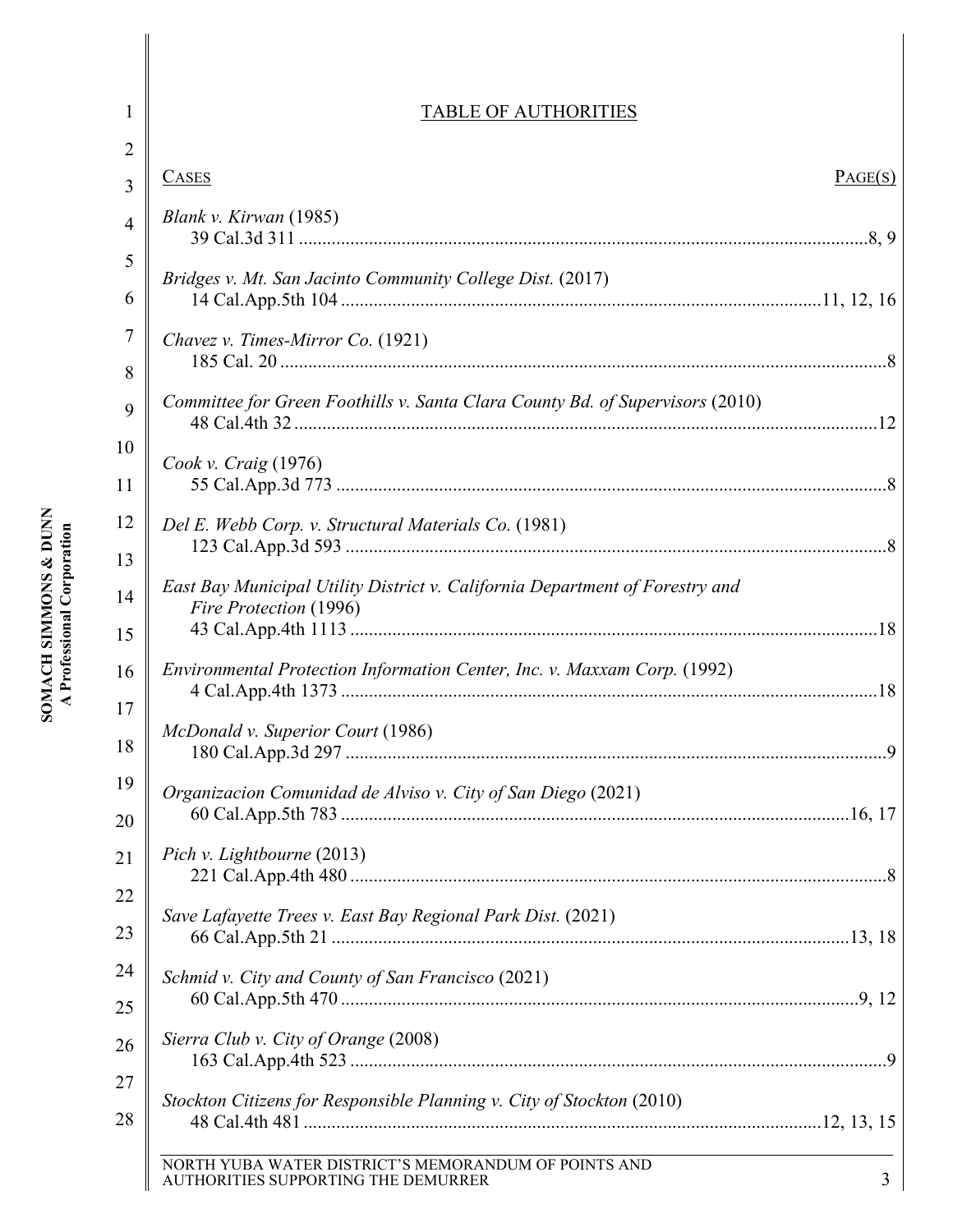| $\mathbf{1}$ | Tomlinson v. County of Alameda (2012)                                                            |
|--------------|--------------------------------------------------------------------------------------------------|
| 2            |                                                                                                  |
| 3            | Van de Kamps Coalition v. Bd. of Trustees of Los Angeles Community<br>College Dist. (2012)       |
| 4            |                                                                                                  |
| 5            | <b>CALIFORNIA STATUTES</b>                                                                       |
| 6            | California Rules of Court                                                                        |
| 7            |                                                                                                  |
| 8            |                                                                                                  |
|              |                                                                                                  |
| 9            | Code Civ. Proc.                                                                                  |
| 10           |                                                                                                  |
| 11           |                                                                                                  |
| 12           | Evid. Code                                                                                       |
| 13           |                                                                                                  |
| 14           | Pub. Resources Code                                                                              |
|              |                                                                                                  |
| 15           |                                                                                                  |
| 16           |                                                                                                  |
| 17           |                                                                                                  |
| 18           |                                                                                                  |
| 19           | California Water Code                                                                            |
|              |                                                                                                  |
| 20           |                                                                                                  |
| 21           |                                                                                                  |
| 22           |                                                                                                  |
| 23           |                                                                                                  |
| 24           |                                                                                                  |
| 25           |                                                                                                  |
| 26           |                                                                                                  |
| 27           |                                                                                                  |
| 28           |                                                                                                  |
|              |                                                                                                  |
|              | NORTH YUBA WATER DISTRICT'S MEMORANDUM OF POINTS AND<br>AUTHORITIES SUPPORTING THE DEMURRER<br>4 |

# **SOMACH SIMMONS & DUNN<br>A Professional Corporation**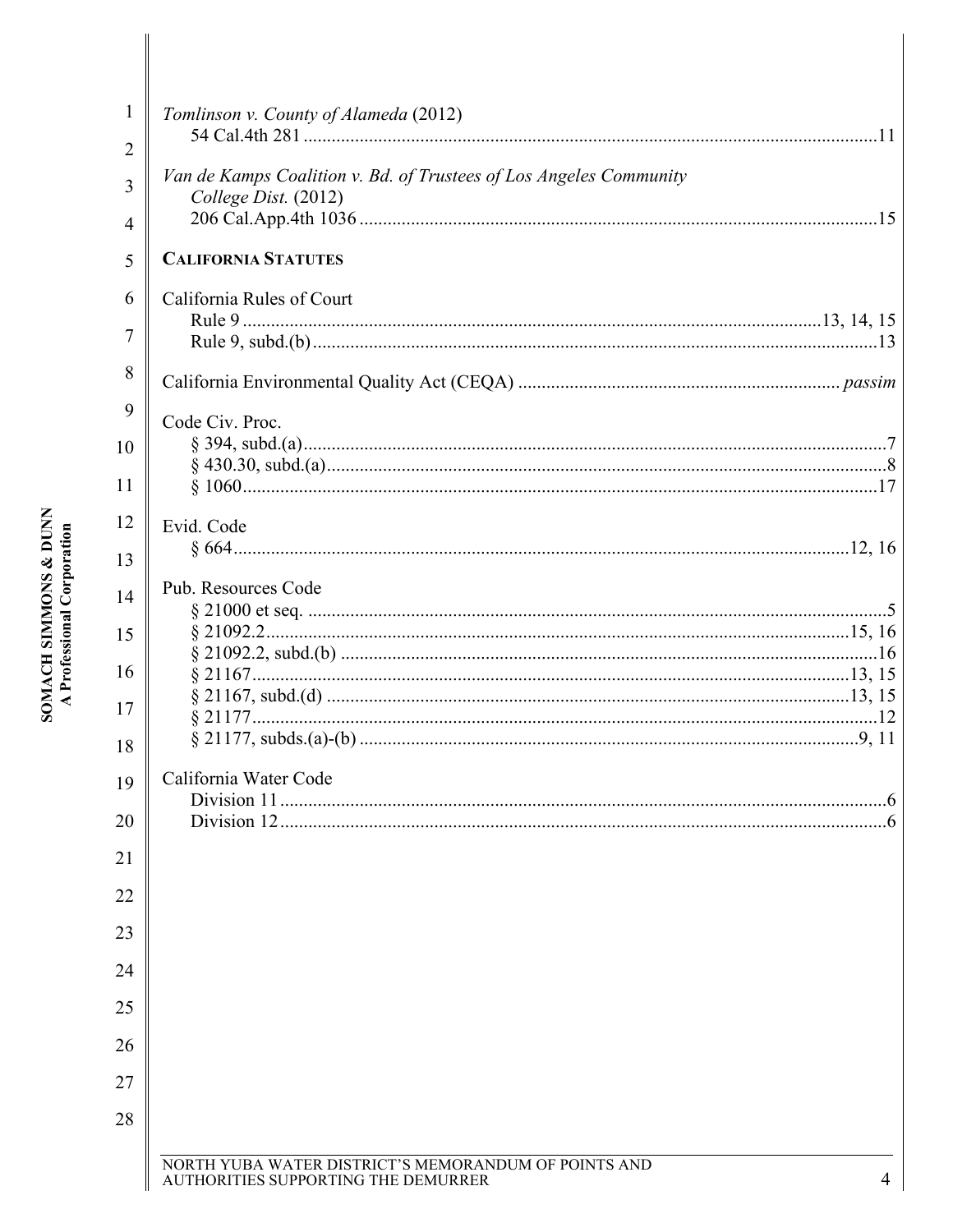<span id="page-4-2"></span>

| $\mathbf{1}$   | <b>INTRODUCTION</b><br>I.                                                                                        |
|----------------|------------------------------------------------------------------------------------------------------------------|
| $\overline{2}$ | Respondents North Yuba Water District, et al. (District) hereby demur to South Feather                           |
| 3              | Water and Power Agency's (Agency) Verified First Amended Petition for Writ of Mandate and                        |
| 4              | Complaint for Declaratory Relief (Amended Petition [attached to District's Request for Judicial                  |
| 5              | Notice (RJN) as Exhibit A]). The District demurs to the Amended Petition because Agency                          |
| 6              | failed to exhaust its administrative remedies, which is a jurisdictional prerequisite to bringing an             |
| $\tau$         | action under the California Environmental Quality Act (CEQA) (Pub. Resources Code,                               |
| 8              | § 21000 et seq.), and because it is barred by CEQA's statute of limitations. Furthermore, the                    |
| 9              | District demurs to the Amended Petition because there is no ongoing controversy regarding the                    |
| 10             | District's obligation to provide CEQA notices to Agency.                                                         |
| 11             | Agency may not challenge District's approval of the Oroleve Pipe Line project (Project)                          |
| 12             | because Agency did not object to the Project orally or in writing at any point prior to District's               |
| 13             | approval of the Project on February 27, 2020. Further, Agency's claims were subject to a                         |
| 14             | 180-day statute of limitations <sup>1</sup> that began running on February 27, 2020, when District approved      |
| 15             | the Project and determined that it was exempt from CEQA. Despite having full knowledge of                        |
| 16             | District's intent to approve the Project and find it exempt from CEQA before District acted on                   |
| 17             | February 27, 2020, Agency waited well over a year to file its CEQA challenge, and months after                   |
| 18             | the limitations period expired. Finally, Agency cannot state a claim for declaratory relief because              |
| 19             | there is no ongoing controversy regarding District's obligation to provide requested CEQA                        |
| 20             | notices. Agency's allegations rest solely on District's past delay in providing two CEQA notices,                |
| 21             | and District never disputed its obligation to provide Agency with CEQA notices in the future.                    |
| 22             | For these reasons, Agency's complaint for declaratory relief also fails. The District requests an                |
| 23             | order sustaining the demurrer without leave to amend and dismissing the Amended Petition and                     |
| 24             | Complaint in its entirety.                                                                                       |
| 25             | $/ \! / \! /$                                                                                                    |
| 26             | $\frac{1}{1}$                                                                                                    |
| 27             |                                                                                                                  |
| 28             | <sup>1</sup> As extended by Judicial Council action in response to the Covid-19 pandemic; see Section II, infra. |
|                | NORTH YUBA WATER DISTRICT'S MEMORANDUM OF POINTS AND                                                             |
|                | 5<br>AUTHORITIES SUPPORTING THE DEMURRER                                                                         |

<span id="page-4-1"></span><span id="page-4-0"></span>II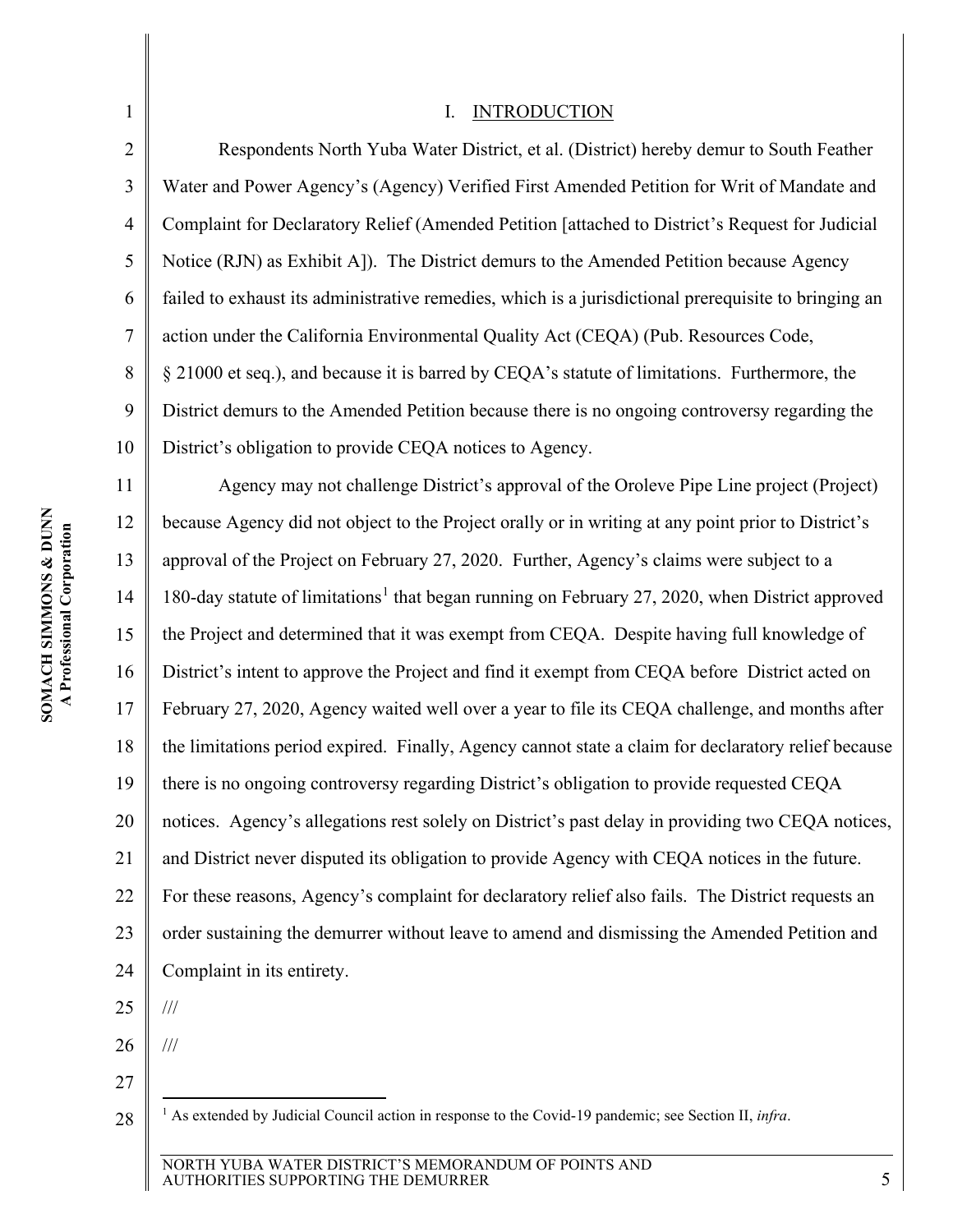<span id="page-5-3"></span><span id="page-5-2"></span><span id="page-5-1"></span><span id="page-5-0"></span>

| $\mathbf{1}$   | <b>II. BACKGROUND</b>                                                                                 |
|----------------|-------------------------------------------------------------------------------------------------------|
| $\overline{2}$ | District is a public agency organized as a water district under Division 12 of the California         |
| 3              | Water Code. (RJN Exh. A [Amended Petition], ¶ 17.) Agency is a public agency organized as an          |
| 4              | irrigation district under Division 11 of the California Water Code. (Id., $\P$ 16.) District owns and |
| 5              | operates a water conveyance facility known as the Forbestown Ditch. $(Id, \P 34)$ District also       |
| 6              | owns and operates a water conveyance facility known as the Oroleve Ditch. (See Id., 140.)             |
| $\tau$         | On October 29, 2019, Agency's general manager sent a letter to District requesting CEQA               |
| 8              | notifications related to the "Forbestown Ditch Piping Project." (Amended Petition, 154.)              |
| 9              | District posted an agenda for its February 27, 2020 Board meeting that included Action                |
| 10             | Item H: "Resolution 20-742: CEQA exemption and approval for solicitation of bids for the              |
| 11             | Oroleve Ditch Pipe line project." (RJN Exh. B at p. 2.) Included with the Board packet for the        |
| 12             | agenda was a CEQA Notice of Exemption (NOE) for Project. (RJN Exh. C at pp. 50-60.)                   |
| 13             | On February 25, 2020 (two days before District's Board meeting), Agency held a public                 |
| 14             | meeting at which a member of the public, Charles Sharp, addressed Agency's General Manager            |
| 15             | (who verified Agency's original and Amended Petitions) and Board of Directors and asked if they       |
| 16             | had "ever heard of the Oroleve Ditch Pipeline Project," stating that he had "found the [District]     |
| 17             | agenda [for] this coming Thursday [February 27, 2020], for a CEQA exemption and approval              |
| 18             | for solicitation of bids for the Oroleve Ditch Pipeline Project." (RJN Exhs. D at p. 10, E at         |
| 19             | 1:6-19.) Agency's counsel (who is also counsel of record on Agency's Amended Petition) was            |
| 20             | present at this meeting. (RJN Exh. D at p. 1.) Agency representatives acknowledged they were          |
| 21             | aware of District's agenda and intent to approve the Project. (RJN Exhs. D at p. 10, E at 1:6-19.)    |
| 22             | At its February 27, 2020 meeting, consistent with the proposed action on its agenda,                  |
| 23             | District approved the Project, finding it exempt from CEQA. (RJN Exhs. B at p. 2, C at                |
| 24             | pp. 50-60.) At this meeting, District representatives described the Project and explained why it      |
| 25             | was exempt from CEQA. (RJN Exhs. F at pp. 4-5, G at pp. 2-9.)                                         |
| 26             | Agency did not provide written or oral comment on the Project or District's intent to find            |
| 27             | it exempt from CEQA at any time prior to Project approval. (See RJN Exh. A [Amended]                  |
| 28             | Petition], $\P$ [20-24; see also RJN Exh. G.)                                                         |
|                |                                                                                                       |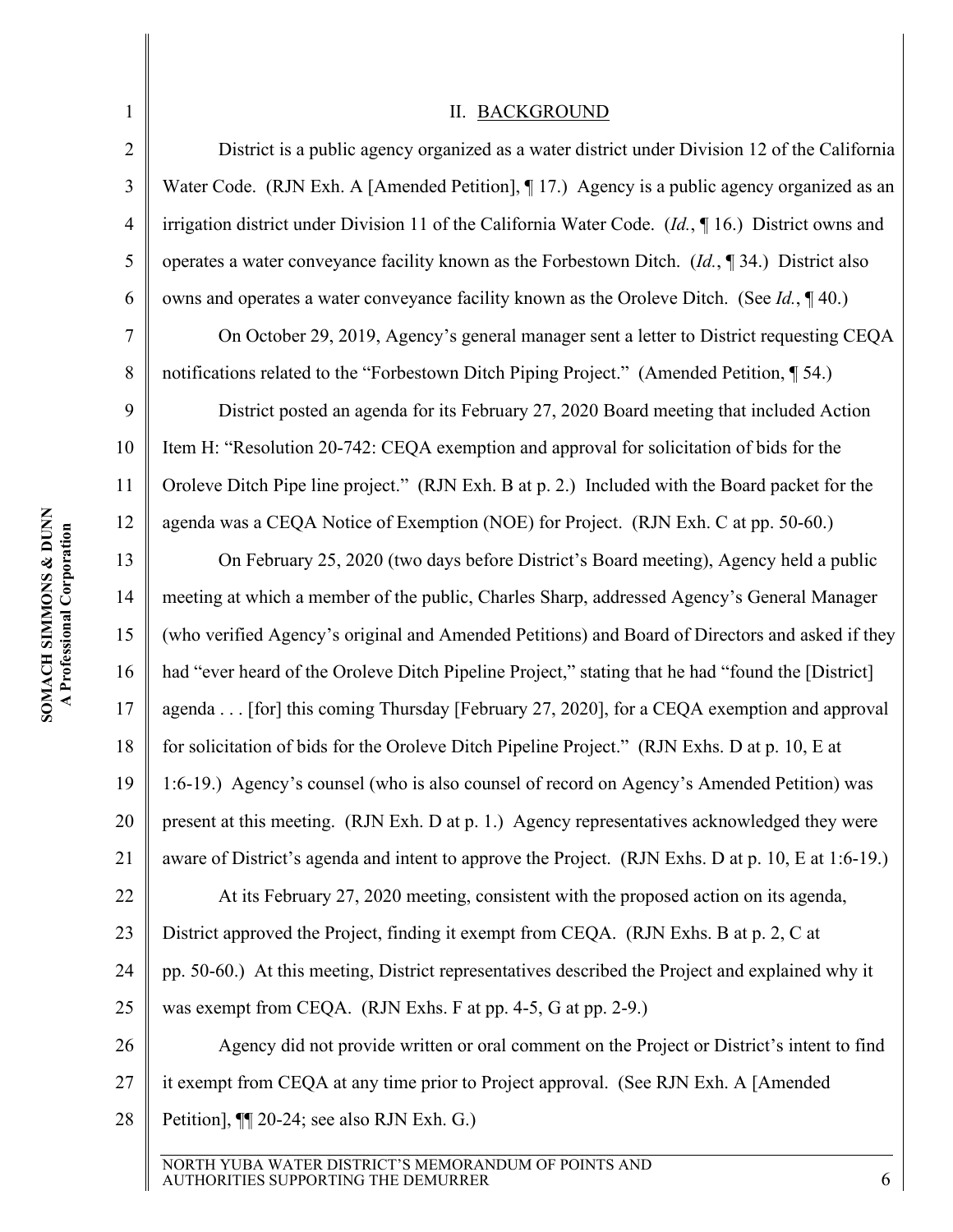7

<span id="page-6-0"></span>8

1 2 Moreover, on April 17, 2020, Agency wrote District requesting an opportunity to bid on "the pipe project for portions of the Oroleve ditch." (RJN Exh. H.)

3 4 5 On April 28, 2020, Agency held a regular meeting during which its General Manager discussed Agency's April 17, 2020, request to District to bid on the Project. (RJN Exhs. I at p. 3, J at 1:17-19.)

On December 23, 2020, District completed construction of the Project. (RJN Exh. K at p. 1.)

#### III. PROCEDURAL HISTORY

9 10 11 12 13 14 15 16 17 18 19 20 21 22 23 24 25 26 On April 2, 2021, Agency filed its initial Verified Petition in Butte County Superior Court alleging violations of CEQA with respect to District's approval of the Oroleve Ditch Pipe Line Project, and also with respect to District's failure to provide Agency with its CEQA notice of exemption for the Project. On May 10, 2021, District notified Agency of its intent to demur to the Verified Petition because (a) the lawsuit was barred by the CEQA statute of limitations, (b) Agency failed to exhaust its administrative remedies, and (c) there is no remedy for the failure to provide a CEQA notice. (Taber Decl., Exh. 1.) On May 28, 2021, District further communicated the bases for an intended demurrer. (Taber Decl., Exh. 3.) Further communications regarding the demurrer occurred on September 10, 2021 and in subsequent correspondence in September 2021. (See Taber Decl., Exhs. 4, 5.) On June 24, 2021, District filed a motion to transfer the case to a neutral venue under Code of Civil Procedure section 394, subdivision (a). That motion was resolved in September 2021, after Agency unsuccessfully sought to avoid transfer to a neutral venue by moving to consolidate its case with another (*Charles Sharp v. North Yuba Water District*) pending in Yuba County Superior Court. (See Butte County Superior Court Register of Actions, Case No. 21CV00815 (Butte ROA).) District opposed Agency's motion to consolidate, and the motion was denied. On August 13, 2021, District filed a demurrer to Agency's Verified Petition in Butte

<span id="page-6-1"></span>27 County Superior Court. (Butte ROA.)

28

///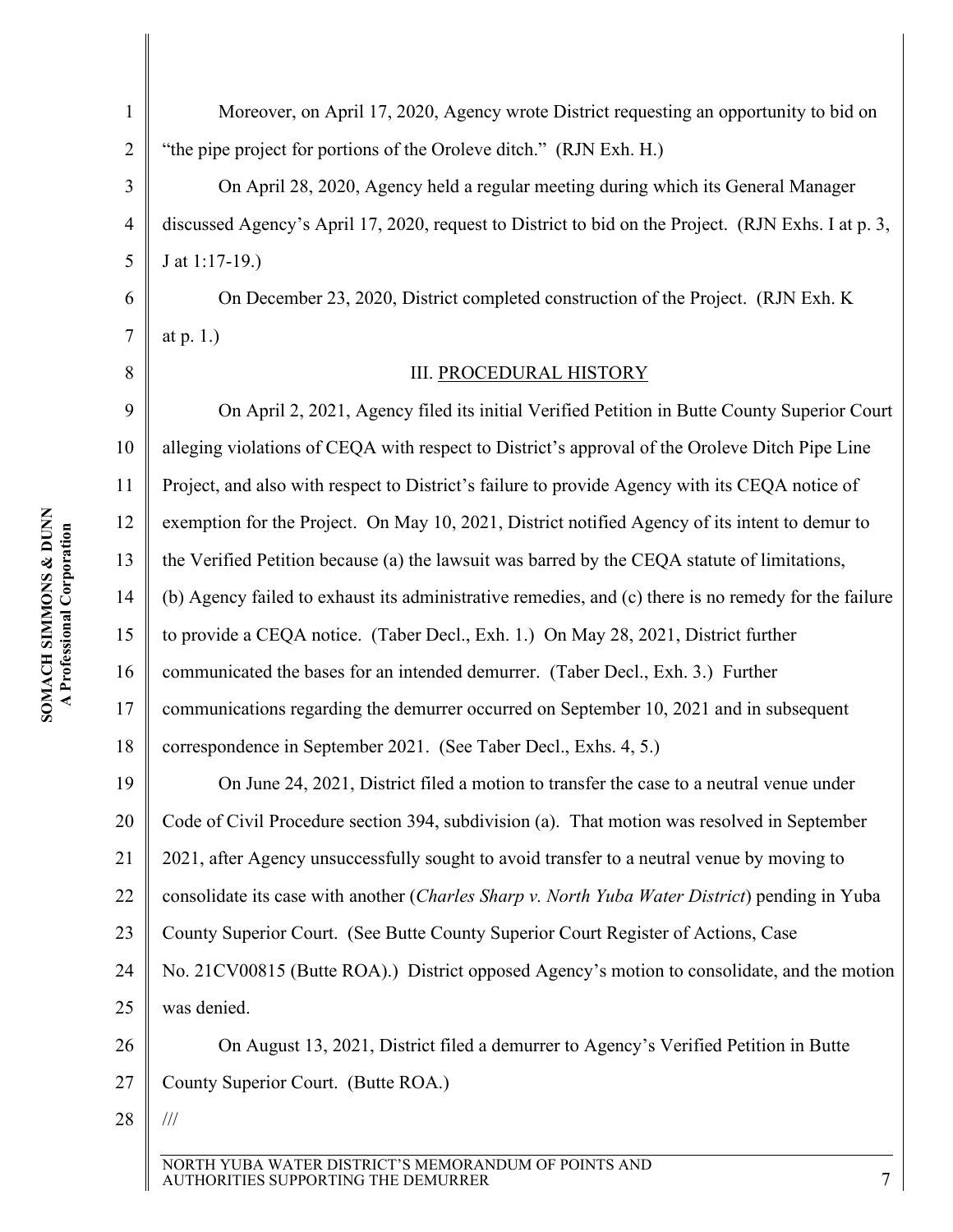2

3

4

5

6

7

8

9

<span id="page-7-0"></span>13

On August 16, 2021, Agency filed its Amended Petition and Complaint, adding the complaint for declaratory relief. (RJN Exh. A; see also Butte ROA.) District subsequently withdrew its demurrer. (Butte ROA.)

On September 10, 2021, counsel for District notified counsel for Agency of District's intent to file a demurrer to the Amended Petition and Complaint based on Agency's failure to exhaust administrative remedies, because the Verified Petition was filed after the expiration of the statute of limitations, and because there is no case and controversy between the parties because District does not dispute that it is required to provide CEQA notices to Agency. (Taber Decl., Exh. 4.)

10 11 12 On September 23, 2021, Butte County Superior Court granted District's motion to transfer venue and ordered transfer to this Court. (*Ibid*.) The transfer was completed on November 24, 2021. (Sutter County Superior Court Register of Actions, Case No. CVCS21-0002073.)

#### <span id="page-7-5"></span><span id="page-7-4"></span><span id="page-7-3"></span><span id="page-7-1"></span>IV. STANDARD OF REVIEW

14 15 16 17 18 19 20 21 22 23 24 25 26 27 28 "When any ground for objection to a complaint . . . appears on the face thereof, or from any matter of which the court is required to or may take judicial notice, the objection on that ground may be taken by a demurrer to the pleading." (Code Civ. Proc., § 430.30, subd. (a).) In reviewing the sufficiency of a complaint subject to a demurrer, courts treat the demurrer as admitting all material facts properly pleaded – but not contentions, deductions, or conclusions of fact or law – and may consider matters that may be judicially noticed. (*Blank v. Kirwan* (1985) 39 Cal.3d 311, 318 (*Blank*); *Pich v. Lightbourne* (2013) 221 Cal.App.4th 480, 489-490 (*Pich*), citing *Serrano v. Priest* (1971) 5 Cal.3d 584, 591.) Moreover, courts "will not close their eyes to situations where a complaint contains allegations of fact inconsistent with attached documents, or allegations contrary to facts which are judicially noticed." (*Del E. Webb Corp. v. Structural Materials Co.* (1981) 123 Cal.App.3d 593, 604 (*Del E. Webb*), citing *Alphonzo E. Bell Corp. v. Bell View Oil Syndicate* (1941) 46 Cal.App.2d 684, and *Chavez v. Times-Mirror Co.* (1921) 185 Cal. 20.) The court may disregard any allegations that are inconsistent with exhibits to the petition or judicially noticed matters. (*Pich*, *supra*, at p. 490, citing *Del E. Webb*, *supra*, at p. 604.) A demurrer must be sustained without leave to amend if there is no reasonable

<span id="page-7-2"></span>NORTH YUBA WATER DISTRICT'S MEMORANDUM OF POINTS AND AUTHORITIES SUPPORTING THE DEMURRER 8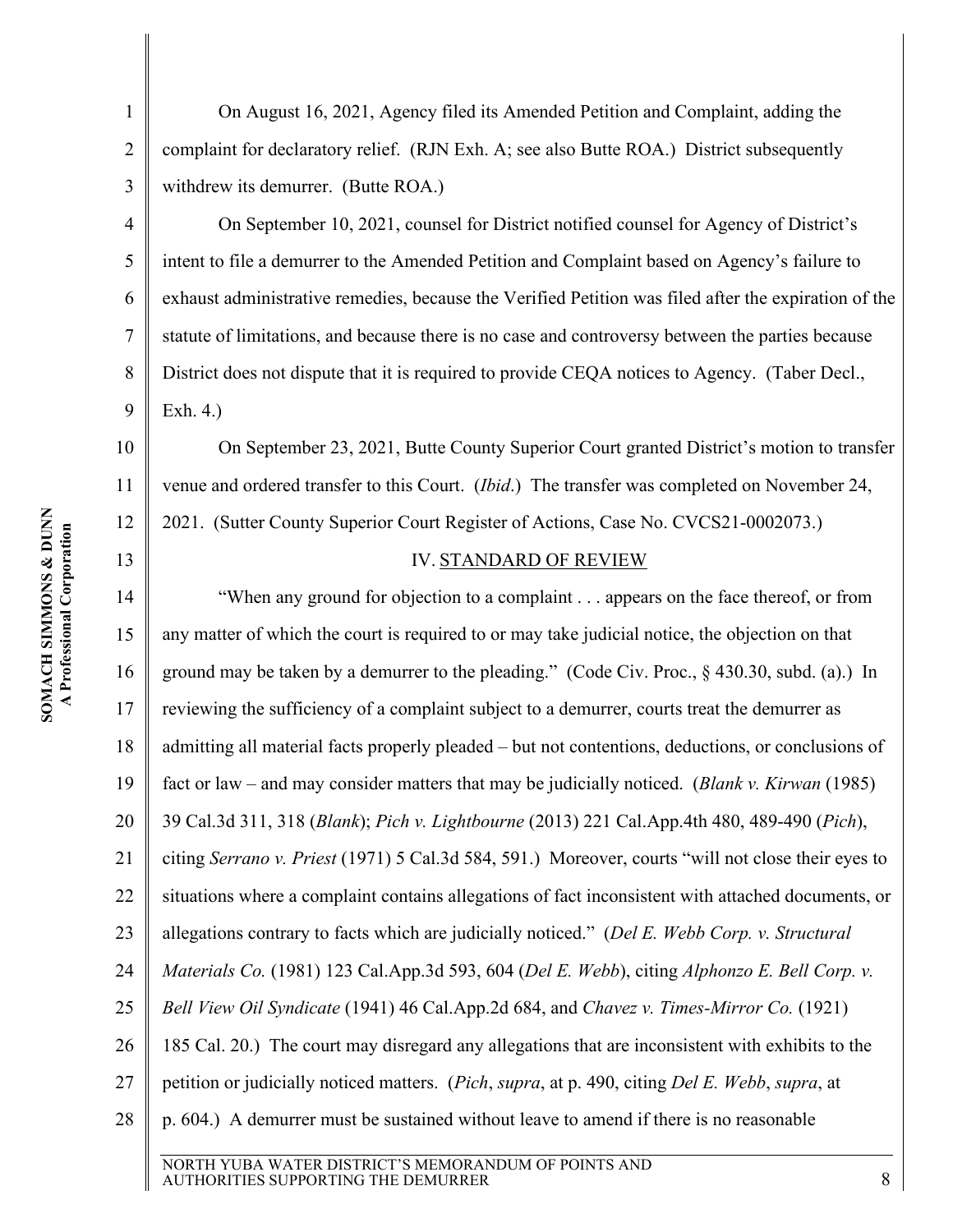<span id="page-8-3"></span><span id="page-8-2"></span><span id="page-8-1"></span><span id="page-8-0"></span>

| $\mathbf{1}$        | possibility that the complaint can be cured by amendment. (Blank, supra, at p. 318; McDonald v.                                                                            |
|---------------------|----------------------------------------------------------------------------------------------------------------------------------------------------------------------------|
| $\overline{2}$      | Superior Court (1986) 180 Cal.App.3d 297, 303-304.)                                                                                                                        |
| 3                   | V. ARGUMENT                                                                                                                                                                |
| $\overline{4}$<br>5 | PETITIONER FAILED TO EXHAUST ADMINISTRATIVE REMEDIES, AND THERE<br>A.<br>IS NO EXCUSE FOR ITS FAILURE TO DO SO; THIS COURT LACKS<br>JURISDICTION OVER THE AMENDED PETITION |
| 6                   | CEOA requires all potential petitioners present the specific alleged grounds for                                                                                           |
| 7                   | noncompliance orally or in writing during the public comment period or before the close of the                                                                             |
| 8                   | public hearing on a project. (Pub. Resources Code, § 21177, subds. (a)-(b).) Petitioners bear the                                                                          |
| 9                   | burden of proving that administrative remedies were exhausted. (Sierra Club v. City of Orange                                                                              |
| 10                  | (2008) 163 Cal.App.4th 523, 536.) Exhaustion of administrative remedies is a "jurisdictional                                                                               |
| 11                  | prerequisite" to a CEQA lawsuit and "not a matter of judicial discretion." (Schmid v. City and                                                                             |
| 12                  | County of San Francisco (2021) 60 Cal.App.5th 470, 490 (Schmid), citing Tahoe Vista                                                                                        |
| 13                  | Concerned Citizens v. County of Placer (2000) 81 Cal. App. 4th 577, 589.)                                                                                                  |
| 14                  | Agency's Amended Petition alleges: "To the extent [the District] undertook any                                                                                             |
| 15                  | administrative process allowing the Agency to present the issues raised in this [Amended]                                                                                  |
| 16                  | Petition] prior to approving and carrying out the Segmented Project, Agency did so," and                                                                                   |
| 17                  | "because [District] failed to comply with CEQA's procedural mandates by providing advance                                                                                  |
| 18                  | notice of its alleged exemption determination, there was no opportunity to raise objections and                                                                            |
| 19                  | thus no obligation to exhaust administrative remedies." (RJN Exh. A [Amended Petition], [20.)                                                                              |
| 20                  | Agency further alleges it requested CEQA notices for "the Project" on October 29, 2019, and                                                                                |
| 21                  | only failed to participate in the District's meeting to approve the NOE because it believed the                                                                            |
| 22                  | piping of the Oroleve Ditch was included in the Forbestown Ditch Project. ( <i>Id.</i> , $\P$ [21-22.) The                                                                 |
| 23                  | Amended Petition claims that exhaustion of the available administrative remedy would have been                                                                             |
| 24                  | futile because numerous commenters challenged the NOE during the February 27, 2020 board                                                                                   |
| 25                  | meeting during which it was adopted, and during which the "precise grounds for violation of                                                                                |
| 26                  | CEQA were presented," and District still adopted the Project. $(Id, \P 23)$ . Each of these                                                                                |
| 27                  | allegations, however, are inconsistent with judicially noticeable facts or simply irrelevant, and the                                                                      |
| 28                  |                                                                                                                                                                            |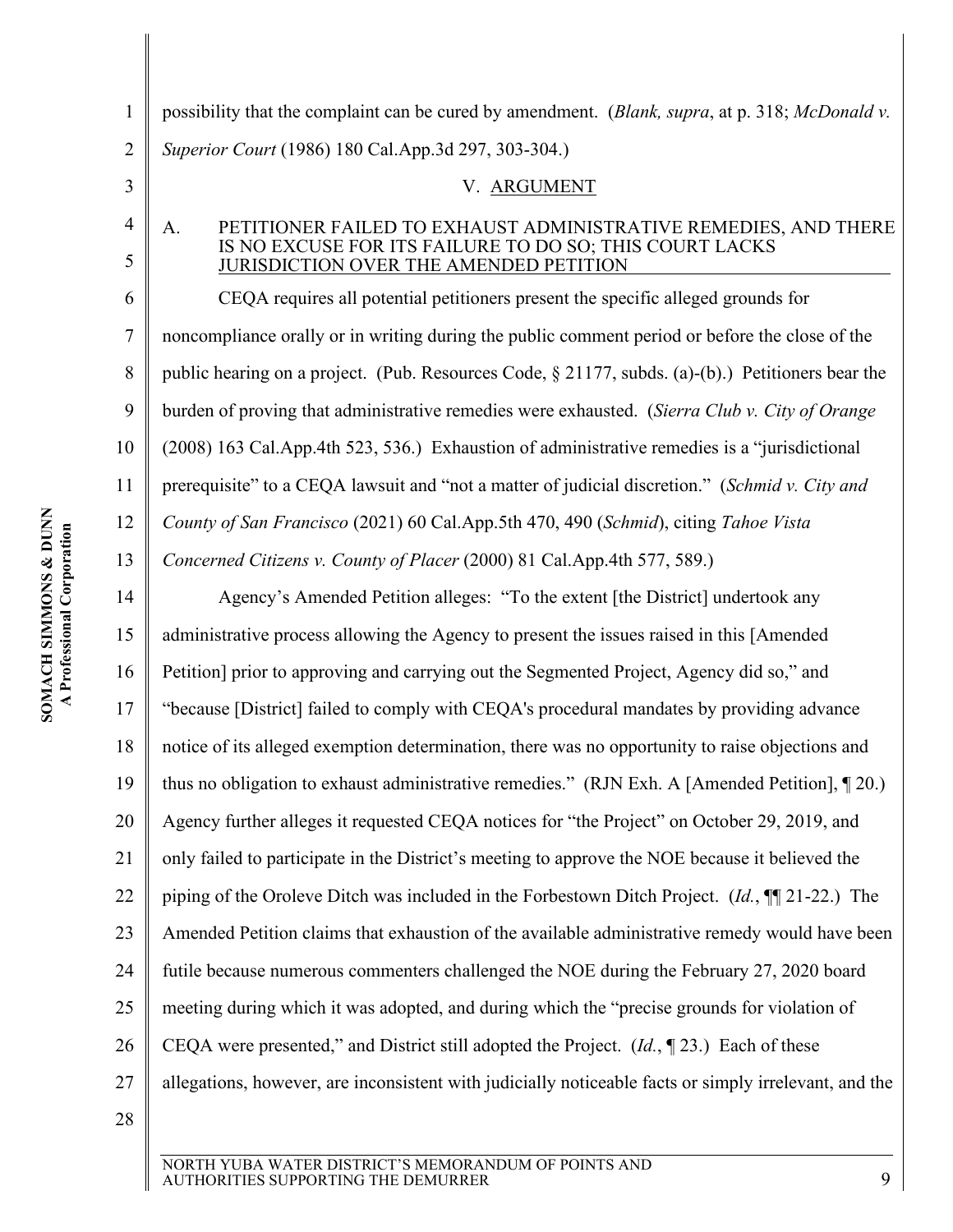4

5

6

7

8

9

1 2 Court may therefore disregard them. For purposes of this demurrer, the only relevant facts are the following:

On February 27, 2020, the District Board held a properly noticed public meeting during which it determined that Project was exempt from CEQA and approved the Project. (RJN Exhs. C at pp. 50-60, E at pp. 4-5.)

The corresponding Board agenda included an item described as "CEQA exemption and solicitation of bids for the Oroleve Ditch Pipe line project." (RJN Exh. B at p. 2, item H.)

At no time prior to District's action to approve the Project did Agency object, orally or in writing, to District's determination that the Project was exempt from CEQA.

10 11 12 13 14 15 16 Agency attempts to plead around its decision to ignore the proposed Project approval<sup>[2](#page-9-0)</sup>, alleging that "Given [the District's] lack of notice of its decision to piecemeal and segment the Project and to proceed with the Segmented Project, Agency did not *more fully participate* in [the District's] meeting to consider a resolution adopting the Segmented Project. (RJN Exh. A [Amended Petition], ¶ 22, emphasis added.) This phrasing implies that Agency participated in, at minimum, a partial capacity, in District's February 27, 2020, board meeting, which is inaccurate. (See RJN Exhs. F, G.)

17 18 19 20 21 22 23 24 25 In the next paragraph, Agency asserts that District "has demonstrated that no amount of public participation or comment would have affected or swayed its decision to proceed with piecemealing the Project by proceeding with the Segmented Project," noting that commenters "commented that the action to piecemeal the Project violated CEQA," and that "[t]he precise grounds for violation of CEQA were presented . . . when [District] considered the Segmented Project." (RJN Exh. A [Amended Petition], ¶ 23.) This verbiage implies that District received comments asserting that the NOE was invalid due to piecemealing. This is contradicted by the transcript of the portion of the District Board meeting during which the NOE was considered, which establishes that segmentation was not alleged by anyone present. (See RJN Exh G.)

26

<span id="page-9-0"></span><sup>27</sup> 28  $2$  Agency expressed no concern about the Project before filing its lawsuit. Notably, the lawsuit was filed only after District requested opportunity to inspect financial records maintained by Agency under the parties' facility operating agreement. (See *North Yuba Water District v. South Feather Water and Power Agency*, Sutter Co. Superior Court, Case No. CS21-0001857.)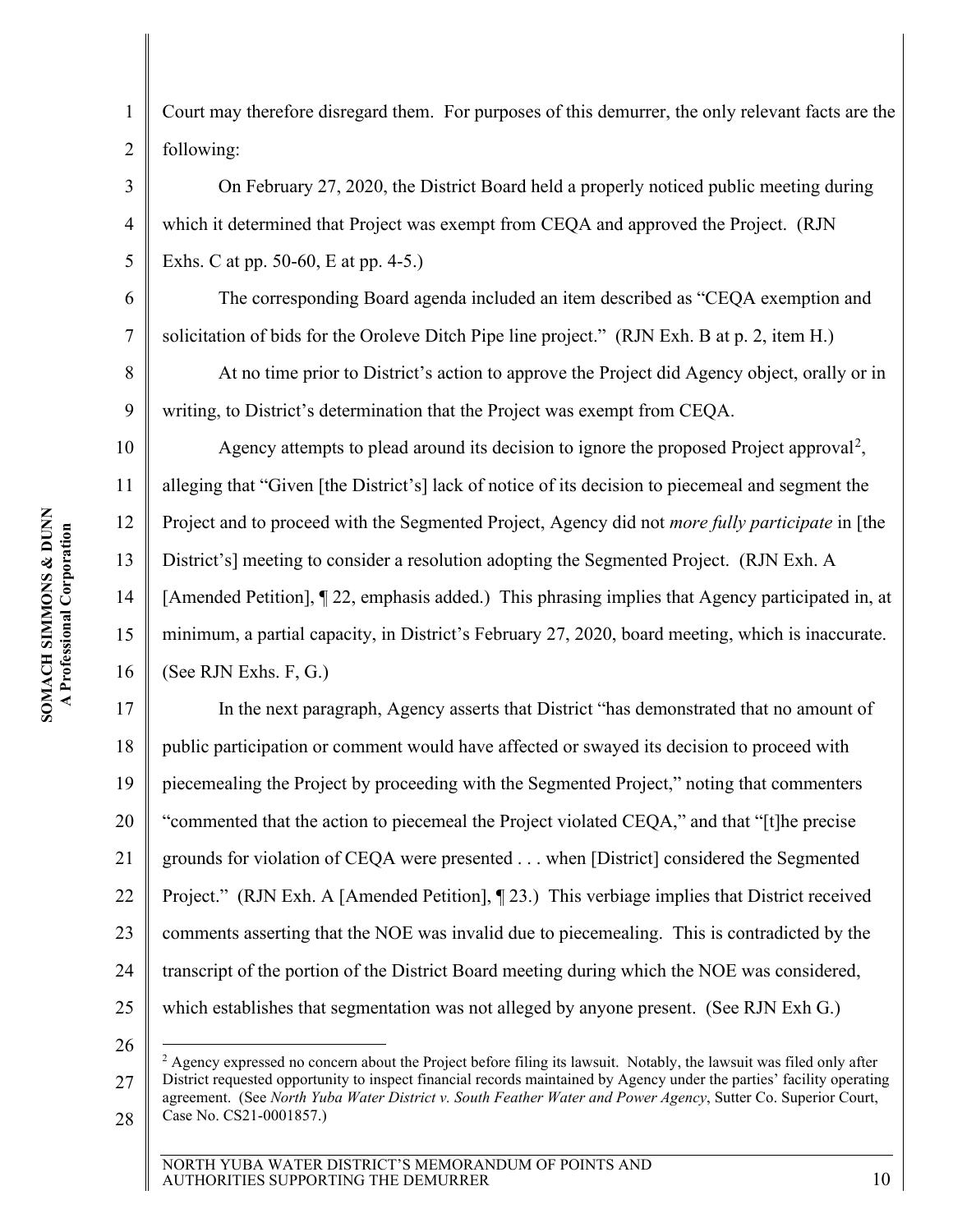| J            | ŗ         |
|--------------|-----------|
| ٦            | rat       |
| ð            | rpor<br>E |
| <b>MMONE</b> | Ξ         |
| F<br>į       |           |
| J<br>֧֓      |           |

1 2 3 4 5 Agency staff, directors, and counsel were aware of and discussed the "Oroleve piping project" and associated NOE during Agency's February 25, 2020 board meeting, two days prior to District's adoption of a resolution approving the Project and finding it exempt from CEQA. (RJN Exhs. D at p. 10, E at 1:6-18.) Specifically, Charles Sharp addressed the Agency Board and General Manager, stating the following:

> Well, I found the North Yuba Water District agenda next Thursday, this coming Thursday, for a CEQA exemption and approval for solicitation of bids for the Oroleve Ditch Pipeline Project. Anyone know anything about that?

8 (RJN Exh. E at 1:7-9.)

6

7

9 10 11 12 13 14 15 16 An unidentified Agency representative responded, "I do, as a result of a PRA inquiry this morning," clarifying that he was aware that the cited information was included in the District's agenda. (RJN Ex. D at 1:10-14.) Nonetheless, despite Agency's alleged strong interest in any project on the Forbestown Ditch or Oroleve Ditch, Agency did not contact District about the proposed Project, attend the District Board's public hearing to request further details regarding the Project or object to the Project orally or in writing at any point prior to the close of the District Board's public hearing on the Project, nor does it allege that it did. (RJN Exh. A [Amended Petition], ¶¶ 12-13.)

<span id="page-10-1"></span>17 18 19 20 21 22 23 24 25 26 27 28 There are limited exceptions to the exhaustion requirement if (a) the CEQA lead agency does not hold a public hearing or other opportunity for members of the public to provide oral or written objections to a project, or (b) the agency failed to provide notice of its intended CEQA decision. (*Tomlinson v. County of Alameda* (2012) 54 Cal.4th 281, 290.) Neither exception applies here. The California Supreme Court made clear that the critical issue is whether the agency held a public hearing prior to its exemption determination during which prospective petitioners have an opportunity to object. (*Ibid*.) Sufficient constructive notice is provided when a project is approved during a public meeting properly noticed under the Brown Act. (*Bridges v. Mt. San Jacinto Community College Dist.* (2017) 14 Cal.App.5th 104, 116-117 (*Bridges*) [community residents failed to exhaust administrative remedies under Pub. Resources Code, § 21177, subds. (a) & (b), because they raised no environmental objections to land purchase agreement at regularly scheduled public meeting of college's board of trustees].)

<span id="page-10-2"></span><span id="page-10-0"></span>NORTH YUBA WATER DISTRICT'S MEMORANDUM OF POINTS AND AUTHORITIES SUPPORTING THE DEMURRER 11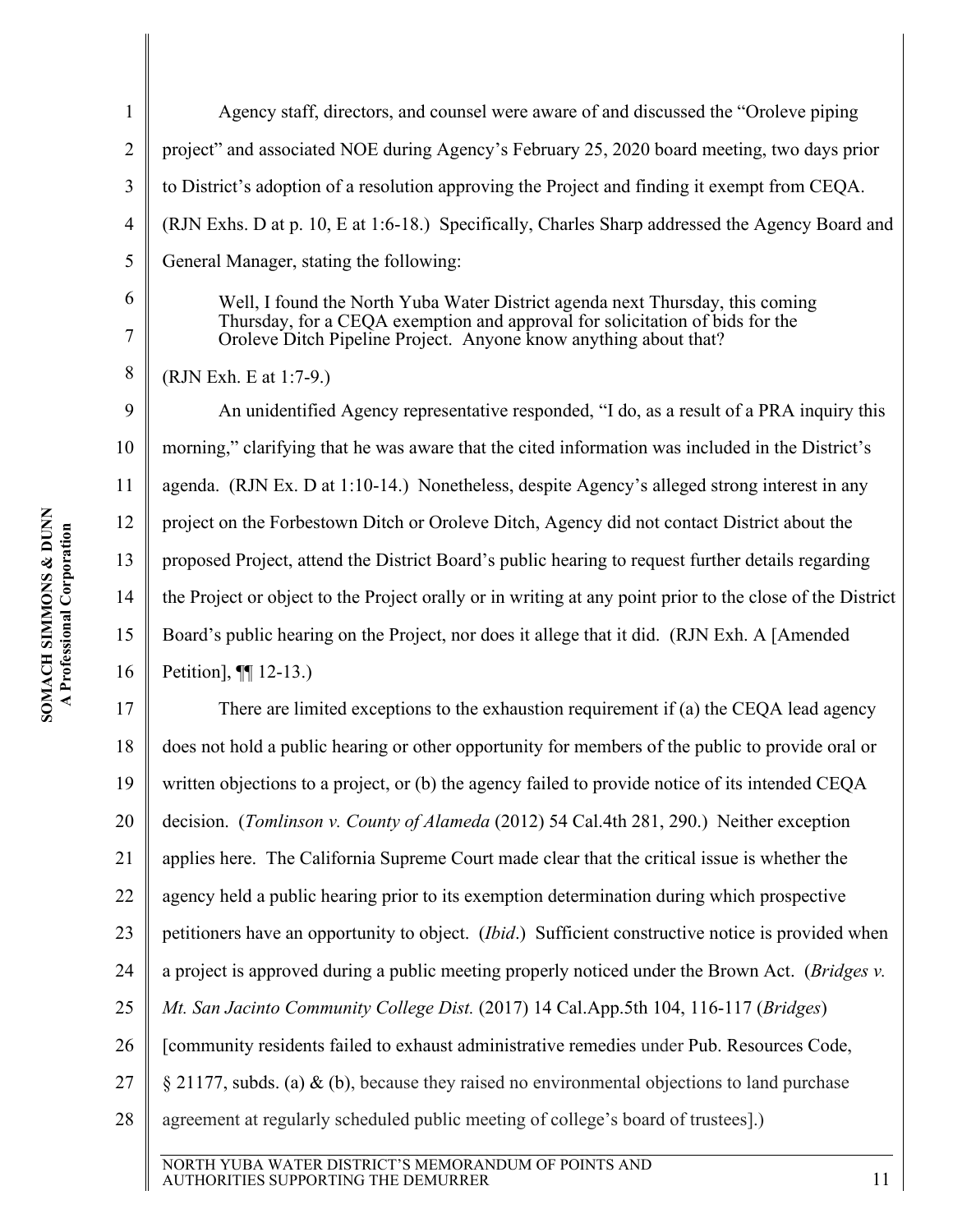<span id="page-11-5"></span><span id="page-11-1"></span>2

3 4 This Court must presume District complied with the Brown Act because Agency has not provided evidence to the contrary. (Evid. Code, § 664; *Bridges*, *supra*, 14 Cal.App.5th at pp. 117-118, citing *Gilroy Citizens for Responsible Planning v. City of Gilroy* (2006) 40 Cal.App.4th 911, 925 [public agency is presumed to have "regularly performed" its official duties absent contrary evidence].) And even if Agency did not have actual notice of the Project (as judicially noticeable documents plainly demonstrate it did), it had constructive notice because District properly approved the Project and made its CEQA determination following a public hearing during a lawfully noticed general meeting. (RJN Exhs. B at p. 2, C at pp. 50-60, F at pp. 4-5; *Bridges*, *supra*, 14 Cal.App.5th at pp. 116-117.)

Even if Agency's allegations that it misunderstood the nature of the "Oroleve Ditch Pipeline Project" are credible (which they are not), Agency is not excused from the requirement to exhaust administrative remedies because District took the challenged action at a properly noticed public meeting. Thus, the Amended Petition must be dismissed. (Pub. Resources Code, § 21177; *Schmid, supra,* 60 Cal.App.5th at p. 490.)

### <span id="page-11-6"></span><span id="page-11-3"></span><span id="page-11-0"></span>B. THE AMENDED PETITION MUST BE DISMISSED BECAUSE PETITIONER FILED ITS ACTION AFTER THE STATUTE OF LIMITATIONS EXPIRED

<span id="page-11-4"></span><span id="page-11-2"></span>17 18 19 20 21 22 23 24 25 26 27 28 Agency's failure to exhaust its administrative remedies is fatal to its attempt at a CEQA challenge, but even if Agency's failure is excused, its action also is barred by the statute of limitations. The Legislature intentionally created an extremely short statute of limitations for CEQA actions. (*Committee for Green Foothills v. Santa Clara County Bd. of Supervisors* (2010) 48 Cal.4th 32, 50.) This is because "the public interest is not served unless CEQA challenges are promptly filed and diligently prosecuted." (*Stockton Citizens for Responsible Planning v. City of Stockton* (2010) 48 Cal.4th 481, 500 (*Stockton Citizens*), internal quotes omitted.) The Legislature recognized the need for prompt resolution of CEQA claims "so as to prevent it from degenerating into a guerilla war of attrition by which project opponents wear out project proponents." (*Ibid*., citing *County of Orange v. Superior Court* (2003) 113 Cal.App.4th 1, 12.) Consistent with these policies, a party challenging an agency's determination that a project is exempt from CEQA must file its action within 35 days of the date the agency files an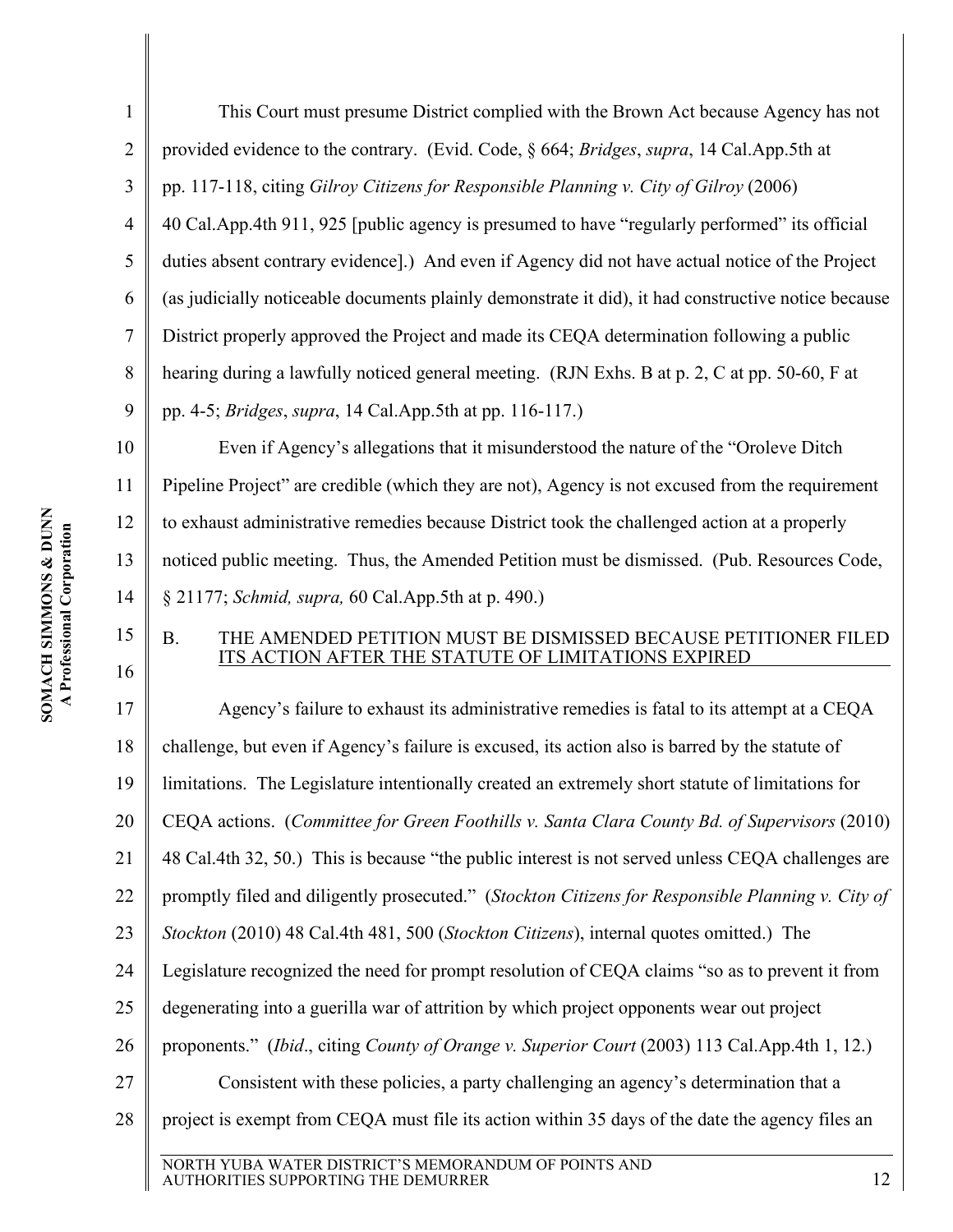<span id="page-12-5"></span><span id="page-12-4"></span><span id="page-12-1"></span>1 2 3 4 5 6 7 8 NOE with the relevant county or the State Clearinghouse. (Pub. Resources Code, § 21167, subd. (d).) If no NOE is filed, or there are errors in the NOE filing, the statute of limitations for any challenge is 180 days from the date the project is approved. (*Ibid.*; *Stockton Citizens*, *supra*, 48 Cal.4th at p. 502.) "Section 21167 does not establish any special notice requirements for the commencement of the 180-day limitations period from project approval. [A]ll that is required is that the public agency make a formal decision to 'carry out or approve the project.' [Citation.]" (*Save Lafayette Trees v. East Bay Regional Park Dist.* (2021) 66 Cal.App.5th 21, 40 (*Save Lafayette Trees*), some internal quotes omitted.)

<span id="page-12-0"></span>9 10 11 12 13 14 15 16 17 18 Agency alleges that a 35-day limitations period to file its petition began on March 9, 2021, which Agency alleges is the date the State Clearinghouse posted the NOE on its website. (RJN Exh. A [Amended Petition], [1] 30.) These allegations are legally incorrect and irrelevant because District approved the Project and made its CEQA determination on February 27, 2020, during a properly noticed meeting of the District's Board of Directors, thus giving constructive notice of the Project and starting the 180-day statute of limitations for any CEQA challenge. (Pub. Resources Code, § 21167, subd. (d); RJN Exh. A [Amended Petition] at Exh. L [email dated Aug. 3, 2020]; RJN Exh. B; *Save Lafayette Trees, supra,* 66 Cal.App.5th at pp. 40-42.) But for subsequent action by the Judicial Council of California (Judicial Council), the 180-day statute of limitations would have expired on August 25, 2020.

<span id="page-12-2"></span>19 20 21 22 23 24 25 On April 6, 2020, however, following the Governor's March 4, 2020 declaration of a state of emergency due to the Covid-19 pandemic, the Judicial Council adopted a court rule (Emergency Rule 9) tolling statutes of limitations for all civil causes of action until 90 days after the Governor declares that the state of emergency is lifted. (RJN Exh. L at p. 3.) On May 29, 2020, the Judicial Council amended Emergency Rule 9, effective immediately, providing that statutes of limitations for causes of action that are 180 days or less (including all claims brought under CEQA), were tolled from April 6, 2020, until August [3](#page-12-6), 2020, a total of 119 days.<sup>3</sup> (Cal.

26

<span id="page-12-6"></span><span id="page-12-3"></span><sup>27</sup> 28 <sup>3</sup> "Notwithstanding any other law, the statutes of limitations and repose for civil causes of action that exceed 180 days are tolled from April 6, 2020, until August 3, 2020." (Cal. Rules of Court, appen. I, emergency rule 9, subd. (b).)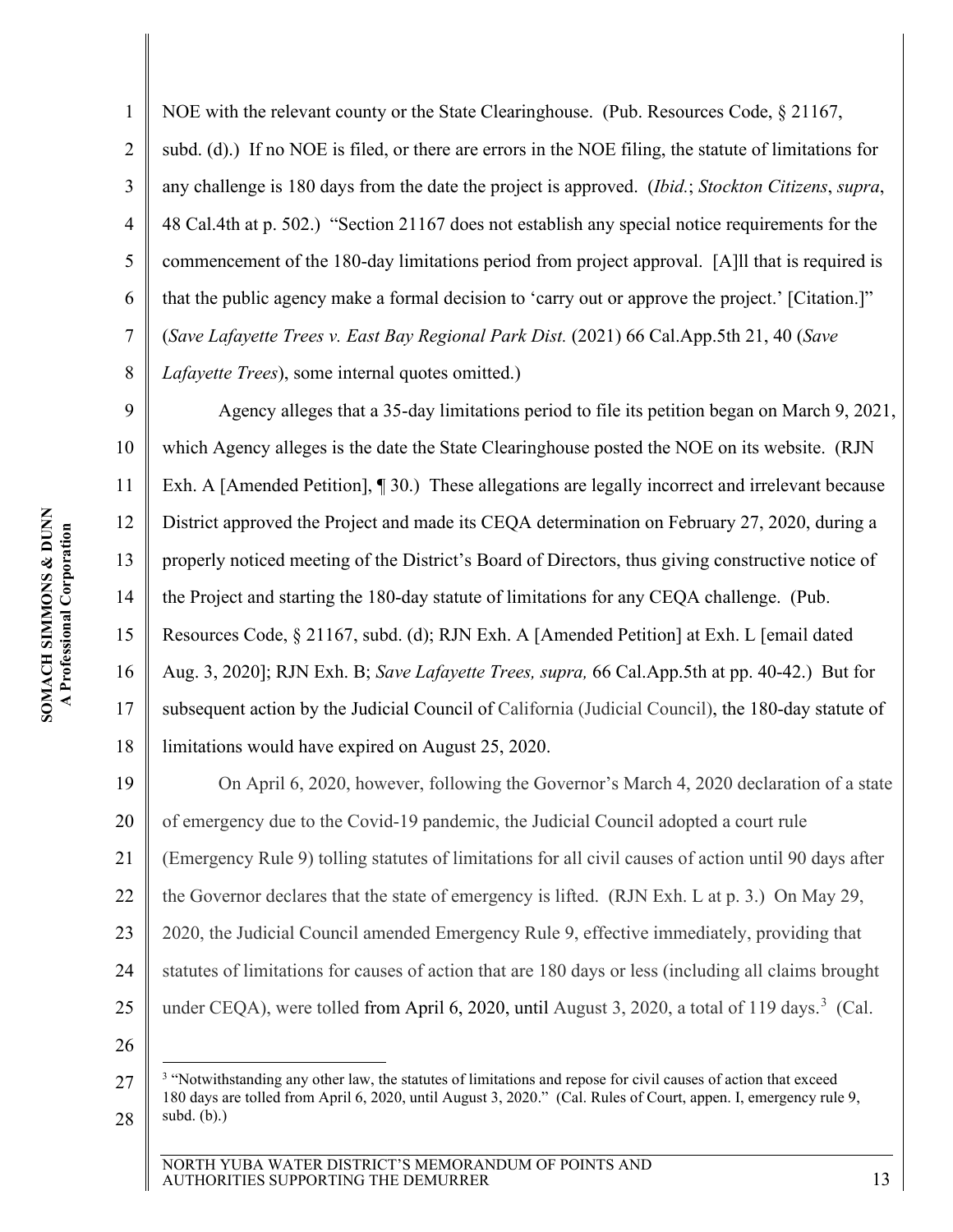28

<span id="page-13-0"></span>

| $\mathbf{1}$   | Rules of Court, appen. I, emergency rule 9; RJN Exh. L at pp. 11, 14.) As a result of the tolling                                                                             |
|----------------|-------------------------------------------------------------------------------------------------------------------------------------------------------------------------------|
| $\overline{2}$ | provided by Emergency Rule 9, as amended, Agency's deadline to file its CEQA challenge was                                                                                    |
| 3              | extended to no later than December 22, 2020. Agency filed its initial Verified Petition on April 2,                                                                           |
| $\overline{4}$ | 2021, more than 14 months after District approved the Project and, critically, 101 days after the                                                                             |
| 5              | Covid-19 pandemic-extended statutory deadline of December 22, 2020.                                                                                                           |
| 6              | Agency's allegations that it misunderstood the Project approval before February 2021                                                                                          |
| 7              | (RJN Exh. A [Amended Petition], 174) are inconsistent with judicially noticeable facts showing                                                                                |
| 8              | Agency was aware at least as early as February 25, 2020 that District intended to approve the                                                                                 |
| 9              | Project and find it exempt from CEQA on February 27, 2020. (RJN Exhs. D, E; see also                                                                                          |
| 10             | Section I, <i>supra</i> .) Agency's verified allegations are particularly incredible in light of the dialogue                                                                 |
| 11             | at its February 25, 2020 Board meeting and its subsequent request in April 2020 to bid on a                                                                                   |
| 12             | contract to construct the approved Project. (RJN Exh. H, proposing to construct the "pipe project"                                                                            |
| 13             | for portions of the Oroleve ditch" and citing Agency's "100 years' experience in ditch                                                                                        |
| 14             | piping") Agency's General Manager, who authored Agency's April 2020 letter to the                                                                                             |
| 15             | District and who verified both Petitions, further illustrates his significant knowledge of the                                                                                |
| 16             | Project in Agency's April 28, 2020 board meeting:                                                                                                                             |
| 17             | [District was] going out to bid for piping portions of the Oroleve Ditch. So the                                                                                              |
| 18             | Oroleve Ditch, if you remember, you've heard about it in the past, which used to<br>be part of the South Feather Project, is a natural runoff and then feeds into the         |
| 19             | Upper Forbestown Ditch and that water travels on down. There's a portion of that<br>ditch that is in need of repair, from what I understand. So it's going out to bid. So     |
| 20             | what I did is I submitted a letter to [District] requesting consideration for [Agency]<br>to have the opportunity to bid on that project and perform the work. And the        |
| 21             | reason for that is twofold. One, as a public agency and a not-for-profit, here's an<br>opportunity to help [District] with potential costs, right? Because outside            |
| 22             | contractors and bidders will obviously have a profit margin, mobilization, those<br>types of things. For us, we're familiar with the ditch, we know the spots, we know        |
| 23             | where the problem spots are, we know what needs to be done to perform work, and<br>do it correctly, again, without a profit margin necessarily tied to it. And it would       |
| 24             | also help us, you know, particularly during times like this, kind of as a job shop, be<br>able to offset some of our labor and overhead costs, etc., on as needed through the |
| 25             | process. So I felt it was a really good opportunity to start that type of concept.                                                                                            |
| 26             | (RJN Exh. J at 1:13-2:4.)                                                                                                                                                     |
|                |                                                                                                                                                                               |

that the statute of limitations was triggered by the alleged March 9, 2021 posting of the NOE on

Agency omits or ignores the significance of these facts in its Amended Petition, alleging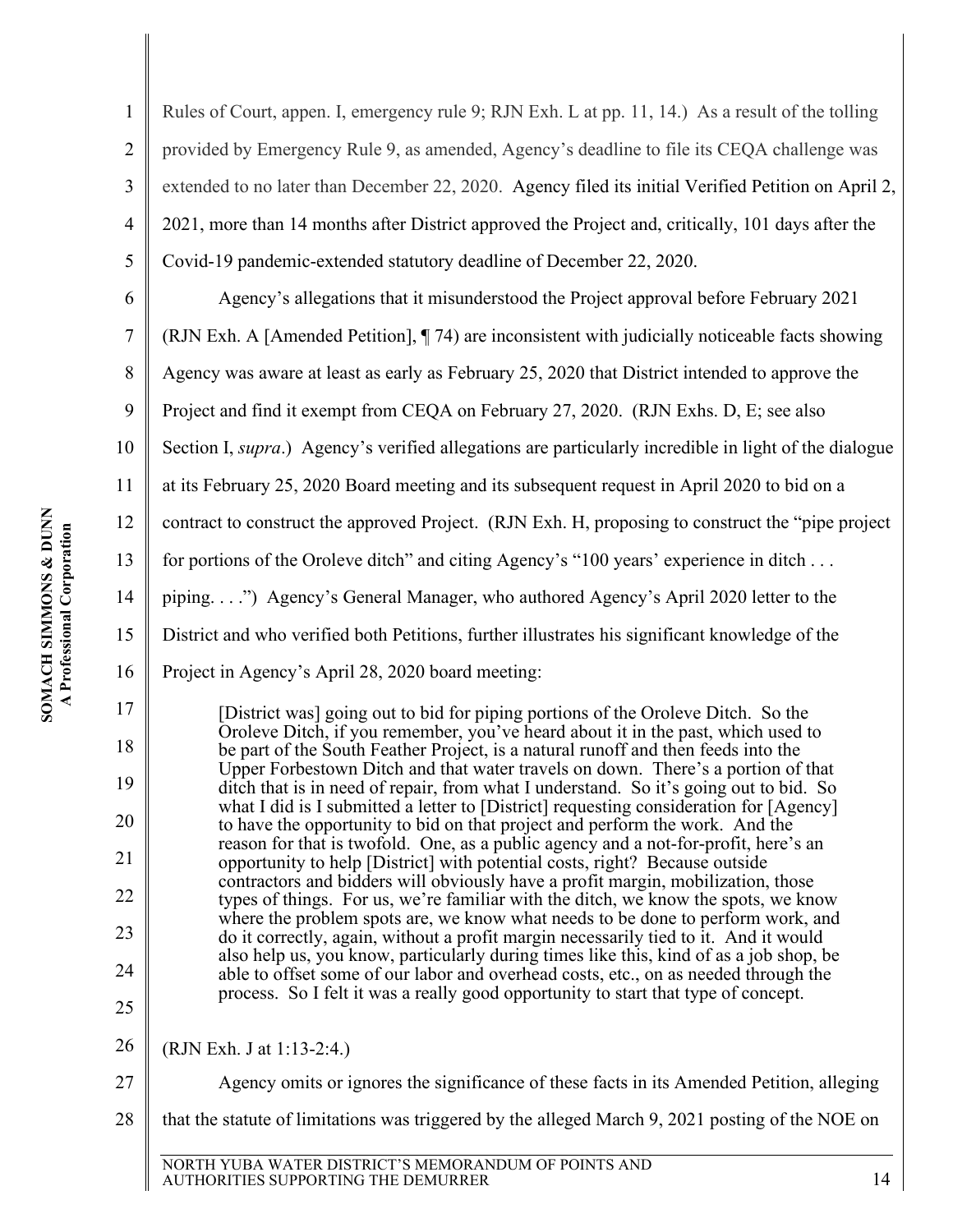21

22

<span id="page-14-6"></span><span id="page-14-5"></span><span id="page-14-2"></span>1 2 3 4 5 6 7 8 9 10 the State Clearinghouse website. (Amended Petition, ¶ 76.) This position is contrary to both statute and case law. As discussed above, the statute of limitations for a CEQA challenge to a local agency action begins to run on the date the project is approved. (See Pub. Resources Code, § 21167, subd. (d).) Case law provides that the statute for limitations in CEQA actions is not restarted by subsequent agency actions that, absent the first action, would trigger the period set by section 21167 of the Public Resources Code. (*Van de Kamps Coalition v. Bd. of Trustees of Los Angeles Community College Dist.* (2012) 206 Cal.App.4th 1036, 1045 ["The limitations period starts running on the date the project is approved by the public agency and is not retriggered" by subsequent public agency action toward implementing the project].) District lawfully approved the Project on February 27, 2020, after providing public notice

11 of its intent to do so, including its determination that the Project was exempt from CEQA.

12 Agency was required to bring any CEQA challenge within 180 days of that posting, not including

<span id="page-14-3"></span>13 the additional 119 days afforded under Emergency Rule 9, and no later than December 22, 2020.

14 District is not responsible for Agency's alleged misunderstanding of the scope of the Project,

15 particularly considering Agency's proven knowledge of technical aspects of the Project at least

16 seven months before the statute of limitations expired.

17 18 19 Therefore, the Amended Petition also must be dismissed because Agency did not file it until April 2, 2021, 101 days after the applicable statute of limitations expired. (Pub. Resources Code, § 21167, subd. (d); see *Stockton Citizens*, *supra*, 48 Cal.4th at p. 500.)

#### <span id="page-14-4"></span><span id="page-14-1"></span><span id="page-14-0"></span>C. THERE IS NO REMEDY FOR AN AGENCY'S FAILURE TO PROVIDE A REQUESTED CEQA NOTICE, AND AGENCY'S FAILURE TO FILE WITHIN THE STATUTE OF LIMITATIONS IS NOT EXCUSED BY DISTRICT'S ALLEGED INACTION IN THIS REGARD

23 24 25 26 27 28 Agency's First Cause of Action alleges that District failed to provide notice of its actions with respect to the Project as required by section 21092.2 of the Public Resources Code (Section 21092.2). (Amended Petition, ¶¶ 93-96.) Significantly, Agency's request was for notices related to the "Forbestown Ditch Pipeline Project," not the Oroleve Pipe Line Project that is the subject of the Amended Petition. (RJN Exh. A [Amended Petition] at Exh. J [Oct. 29, 2019 Agency-District Letter].) Regardless, there is no remedy under CEQA or otherwise for violation of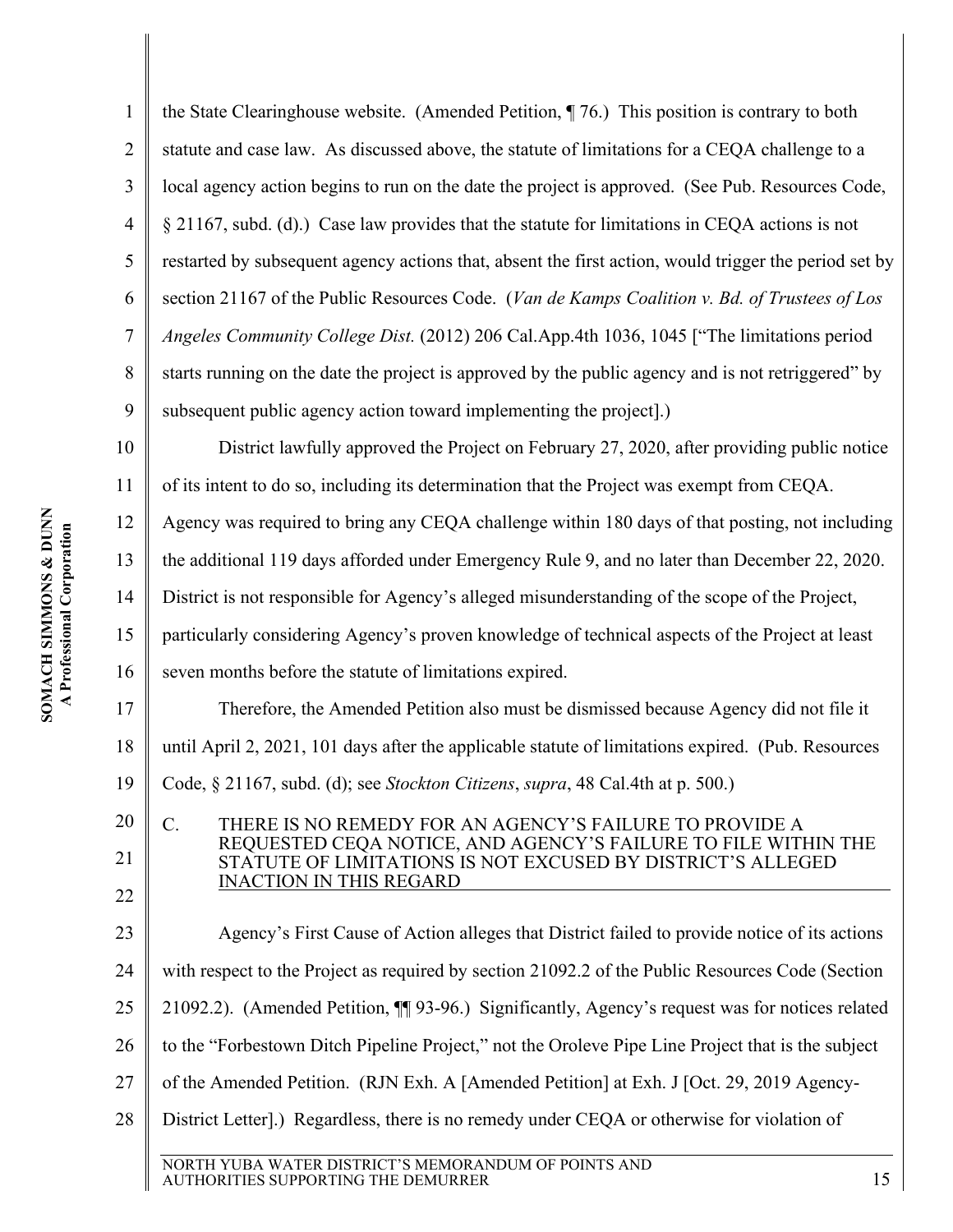<span id="page-15-4"></span><span id="page-15-3"></span><span id="page-15-1"></span>1 2 3 4 5 6 7 8 9 Section 21092.2. (See Pub. Resources Code, § 21092.2, subd. (b).) In similar circumstances, a court recognized that "[t]he [defendant] violated [S]ection 21167, subdivision (f) by failing to [provide notice]. But . . . CEQA contains no remedy for that violation, and it is not properly our role to create one where the Legislature has not." (*Organizacion Comunidad de Alviso v. City of San Diego* (2021) 60 Cal.App.5th 783, 792 (*OCA*).) Thus, the court upheld the trial court's decision sustaining respondent lead agency's demurrer without leave to amend on statute of limitations grounds. Similarly, this Court may not create a remedy for District's alleged violation of Section 21092.2. Thus, Agency's First Cause of Action is subject to demurrer on these additional grounds.

10 11 12 13 14 15 16 17 18 19 20 Moreover, as discussed in Section I, *supra*, Agency had actual and constructive notice of Project approval and CEQA determination, including the NOE. Agency had constructive notice of District's intent to find the Project exempt from CEQA in February 2020 because the exemption was identified on the District's agenda for the February 27, 2020 meeting, and the agenda and NOE were available for review on the District's website.<sup>[4](#page-15-5)</sup> The NOE was included in the Board packet posted on the District's website for the February 27, 2020 meeting. (RJN Exh. C at pp. 50-60.) Also as discussed in Section I, *supra*, contrary to its Amended Petition, Agency had actual notice of District's intent to approve the Project in reliance on a CEQA exemption before the Project was approved. (RJN Exhs. D at p. 10, E at 1:6-18.) Agency's failure to further investigate the NOE and corresponding Project are not excused by its alleged misunderstanding of the meaning of the "Oroleve Ditch Pipeline Project."

21 22 23 24 25 Agency's allegations that it was unaware of the Project approval until February 2021 are further contradicted by its April 17, 2020 letter to District requesting an opportunity to bid on Project construction and subsequent discussion of the Project during Agency's April 28, 2020 board meeting. (RJN Exhs. H, I at p. 3, J.) Agency can show no harm from District's alleged failure to provide any additional notice given its actual and constructive notice of the Project prior

26

<span id="page-15-5"></span><span id="page-15-2"></span><span id="page-15-0"></span>27 28 <sup>4</sup> As discussed in Section I, *supra*, District is entitled to a presumption that it complied with the Brown Act absent evidence to the contrary. (Evid. Code, § 664; *Bridges*, *supra*, 14 Cal.App.5th at 117-118, citing *Gilroy Citizens for Responsible Planning, supra*, 40 Cal.App.4th at p. 925.) Approval of a CEQA project during a public meeting noticed in accordance with the Brown Act provides constructive notice. (*Bridges*, *supra*, at pp. 116-117.)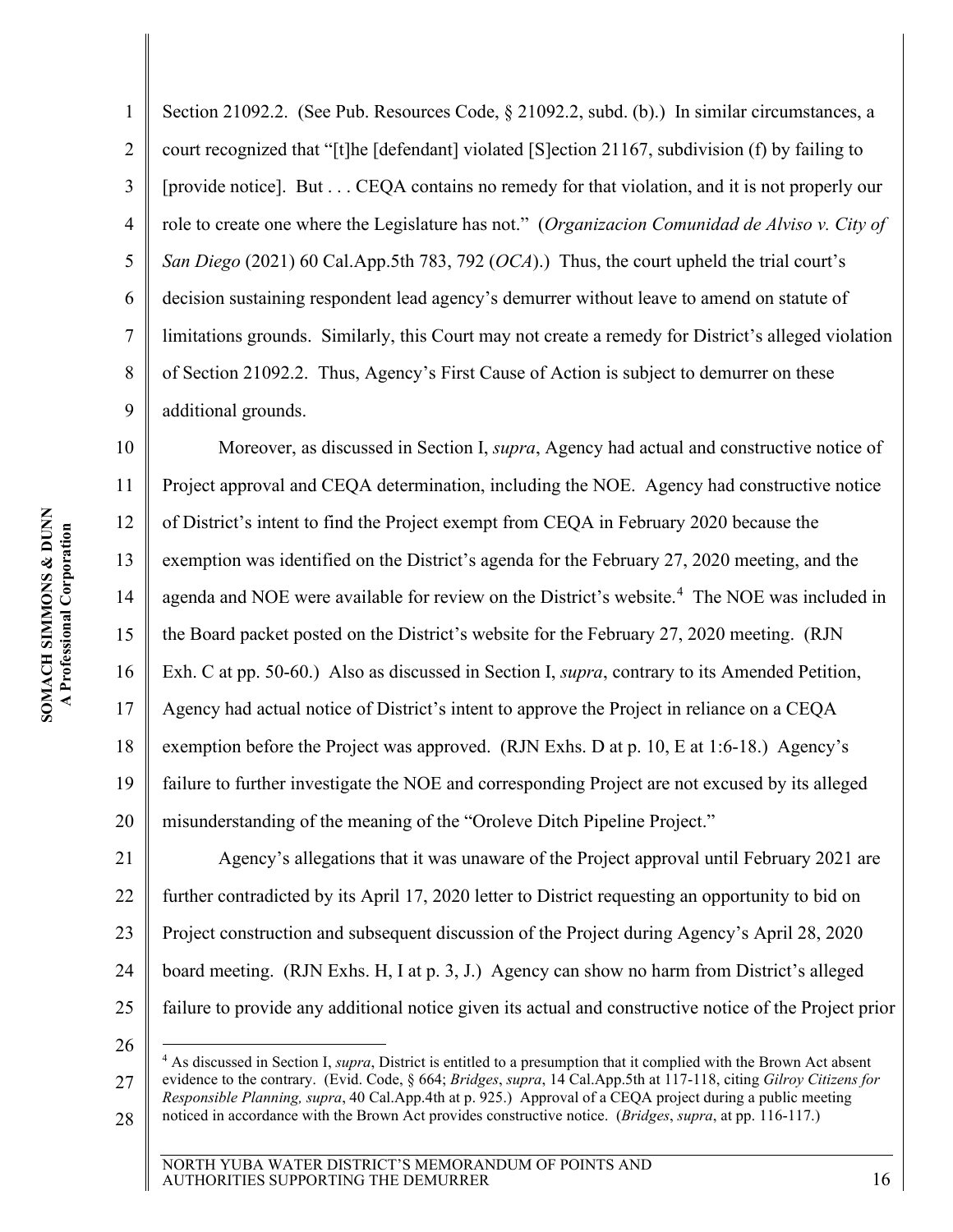<span id="page-16-2"></span><span id="page-16-1"></span><span id="page-16-0"></span>

| 1              | to its approval not only is the alleged failure to provide notice not actionable, it does not excuse                                                                     |
|----------------|--------------------------------------------------------------------------------------------------------------------------------------------------------------------------|
| $\overline{2}$ | Agency's failure to exhaust administrative remedies or file its lawsuit before the statute of                                                                            |
| 3              | limitations expired. District's demurrer must be sustained, and Agency's Amended Petition must                                                                           |
| $\overline{4}$ | be dismissed in its entirety without leave to amend. (OCA, supra, 60 Cal.App.5th at                                                                                      |
| 5              | pp. 792-794.)                                                                                                                                                            |
| 6<br>7         | AGENCY CANNOT STATE A CLAIM FOR DECLARATORY RELIEF BECAUSE<br>D.<br>THERE IS NO ONGOING CONTROVERSY REGARDING DISTRICT'S<br>OBLIGATION TO PROVIDE CEQA NOTICES TO AGENCY |
| 8              | Following District's initial demurrer, which demonstrated, as set forth again herein, that                                                                               |
| 9              | Agency could not maintain a CEQA action against District relating to its approval of the Oroleve                                                                         |
| 10             | Ditch Pipe Line project, Agency amended its Verified Petition to add a complaint for declaratory                                                                         |
| 11             | relief. In a blatant attempt to manufacture a cause of action against District (Amended Petition,                                                                        |
| 12             | ¶107 "As an alternative claim if this Court finds that Agency cannot challenge NYWD's                                                                                    |
| 13             | purported decision to approve the Segmented Project due to untimeliness, or for any other reason,                                                                        |
| 14             | NYWD is engaged in a pattern and practice of refusing to provide Agency notices and                                                                                      |
| 15             | information as legally required under CEQA, as follows"), Agency alleges that there is "an                                                                               |
| 16             | actual controversy in relation to [District's] procedural obligations under CEQA," as                                                                                    |
| 17             | "[District believes that it is not obligated to provide notices of its CEQA actions to Agency, or to                                                                     |
| 18             | provide honest and complete responses to Agency concerning Agency's inquiries as to NYWD's                                                                               |
| 19             | CEQA compliance." (RJN Exh. A [Amended Petition], ¶ 107.F.).)                                                                                                            |
| 20             | These allegations are contrary to correspondence from District's counsel to Agency's                                                                                     |
| 21             | counsel, in which District's counsel stated that "[District] does not dispute that it is required to                                                                     |
| 22             | provide notices related to the Forbestown Ditch as described in SFWPA's November 2019                                                                                    |
| 23             | request, nor does it believe that it is excused from providing honest and complete responses to                                                                          |
| 24             | SFWPA concerning SFWPA's inquiries as to NYWD's CEQA compliance." (Taber Decl.,                                                                                          |
| 25             | Exh. 4, see also Taber Decl., Exh. 5.) As such, there is no "actual controversy relating to the                                                                          |
| 26             | legal rights and duties of the respective parties" as is requisite to bring a cause of action for                                                                        |
| 27             | declaratory relief. (See Code of Civ. Proc., § 1060.)                                                                                                                    |
| 28             |                                                                                                                                                                          |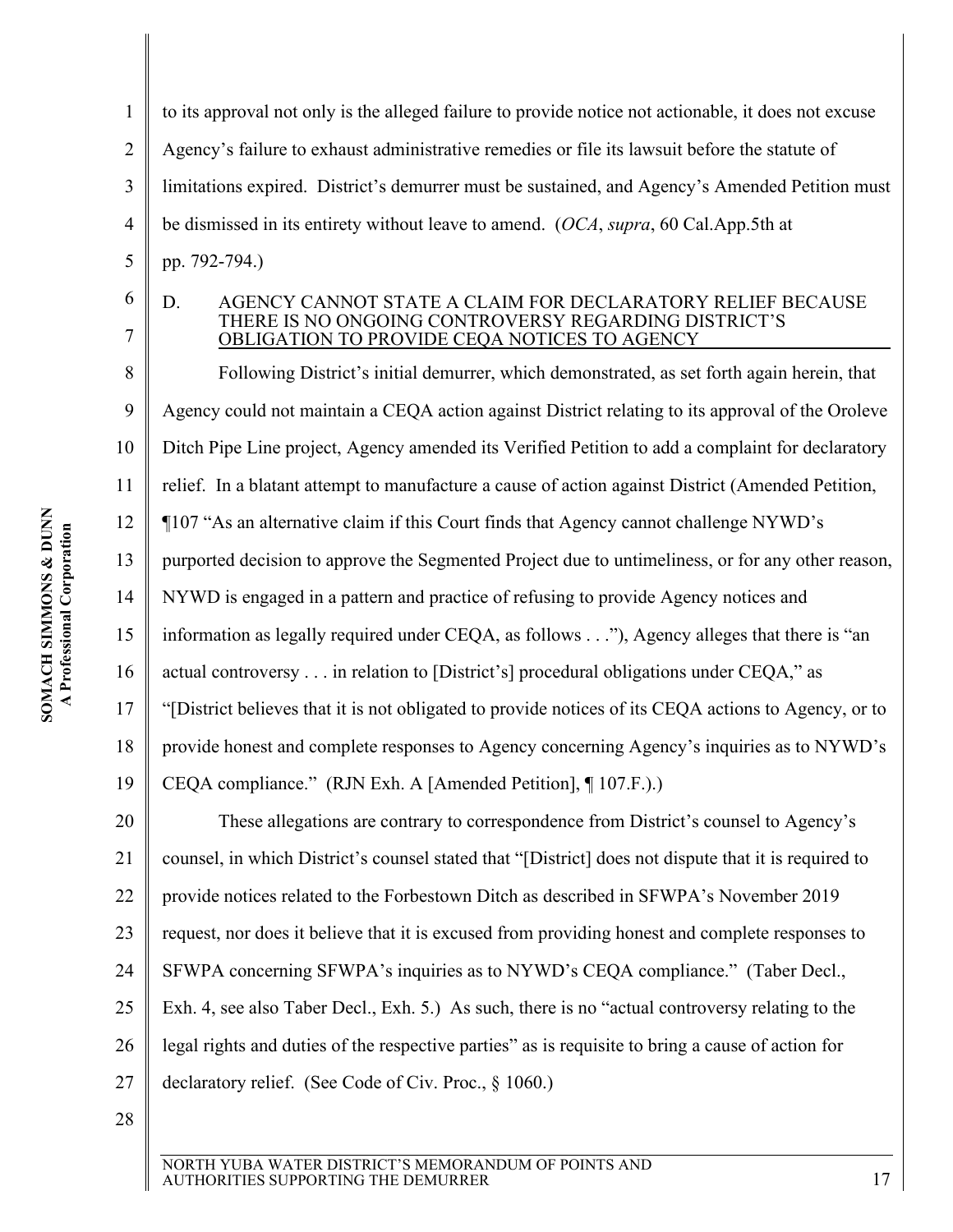<span id="page-17-2"></span>1 2 3 4 5 6 7 8 9 10 11 12 Further, Agency claims that District engaged in a pattern of practice wherein it "acts with disregard with CEQA." (Amended Petition, ¶ 106(F).) This is not sufficient to establish a claim for declaratory relief in this instance. As discussed in *East Bay Municipal Utility District v. California Department of Forestry and Fire Protection* (1996) 43 Cal.App.4th 1113 (*East Bay*), circumstantial evidence of a pattern and practice are not the only evidence relevant to a declaratory relief inquiry. (*Id*. at p. 1123.) Regardless of the plaintiff's evidence of past practice, the appellate court found that "the trial court could reasonably conclude that once [the defendant] had changed its policy, there was no longer an ongoing controversy because the challenged practice had been abandoned." (*Id*. at p. 1132.) The *East Bay* court distinguished the facts from a case in which the defendant continued to assert that it was not required to take the requested action, therefore the issue was likely to recur. (*Ibid*., citing *Cook v. Craig* (1976) 55 Cal.App.3d 773, 780 (*Cook*).)

<span id="page-17-4"></span>13 14 15 16 17 18 19 20 21 22 23 Here, as in *East Bay*, Agency alleges District's past failure to provide CEQA notices. (RJN Exh. A [Amended Petition], ¶ 107.) Unlike *Cook*, Agency has not alleged that it is not required to provide notices, and at no time did District have a policy or express intent not to provide such notices. (*Cook*, *supra*, 55 Cal.App.3d at p. 780.) District acknowledged that it is obliged to provide CEQA notices to Agency, and Agency has not alleged facts establishing that Agency will not provide the notices. (See Taber Decl., Exh. 3.) This Court must therefore presume that District will act in accordance with the law. (*East Bay*, *supra*, 43 Cal.App.4th at p. 1132, citing *State Bd. of Education v. Honig* (1993) 13 Cal.App.4th 720, 748-749, and *Environmental Protection Information Center, Inc. v. Maxxam Corp.* (1992) 4 Cal.App.4th 1373, 1382.) Therefore, District's demurrer must be sustained, and Agency's Fourth Cause of Action must be dismissed without leave to amend.

#### <span id="page-17-1"></span>VI. CONCLUSION

<span id="page-17-3"></span><span id="page-17-0"></span>25 26 27 28 Agency has failed to allege adequate facts to support its assertion that it has exhausted administrative remedies (or supporting a finding that it should be excused from that obligation), filed its Petition within the required statutory period, or that there is any present controversy regarding District's obligation to provide CEQA notices. There are no additional facts Agency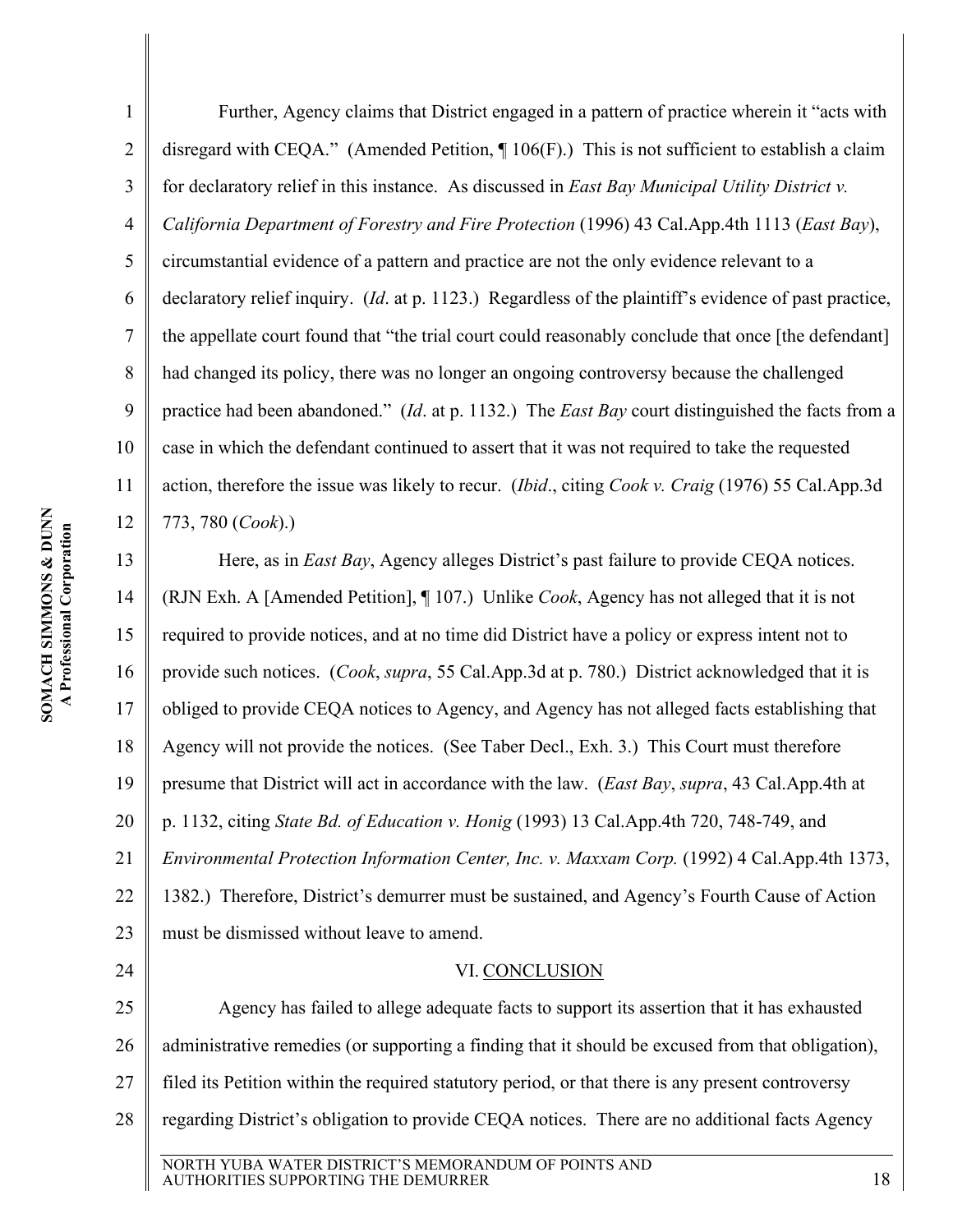| $\mathbf{1}$   |                                                                                             | could plead that would revive its claims. District requests that the Court sustain its demurrer to |
|----------------|---------------------------------------------------------------------------------------------|----------------------------------------------------------------------------------------------------|
| $\overline{2}$ |                                                                                             | the Amended Petition and Complaint, and all causes of action therein, and dismiss the Amended      |
| 3              | Petition and Complaint with prejudice.                                                      |                                                                                                    |
| $\overline{4}$ |                                                                                             |                                                                                                    |
| 5              |                                                                                             | SOMACH SIMMONS & DUNN<br>A Professional Corporation                                                |
| 6              |                                                                                             |                                                                                                    |
| $\overline{7}$ | Dated: December 7, 2021                                                                     | By:                                                                                                |
| 8              |                                                                                             | Michael E. Vergara<br>Kelley M. Taber                                                              |
| 9              |                                                                                             | <b>Attorneys for Respondents</b>                                                                   |
| 10             |                                                                                             | NORTH YUBA WATER DISTRICT, ET AL.                                                                  |
| 11             |                                                                                             |                                                                                                    |
| 12             |                                                                                             |                                                                                                    |
| 13             |                                                                                             |                                                                                                    |
| 14             |                                                                                             |                                                                                                    |
| 15             |                                                                                             |                                                                                                    |
| 16             |                                                                                             |                                                                                                    |
| 17             |                                                                                             |                                                                                                    |
| 18             |                                                                                             |                                                                                                    |
| 19             |                                                                                             |                                                                                                    |
| 20             |                                                                                             |                                                                                                    |
| 21             |                                                                                             |                                                                                                    |
| 22             |                                                                                             |                                                                                                    |
| 23             |                                                                                             |                                                                                                    |
| 24             |                                                                                             |                                                                                                    |
| 25             |                                                                                             |                                                                                                    |
| 26             |                                                                                             |                                                                                                    |
| 27             |                                                                                             |                                                                                                    |
| 28             |                                                                                             |                                                                                                    |
|                | NORTH YUBA WATER DISTRICT'S MEMORANDUM OF POINTS AND<br>AUTHORITIES SUPPORTING THE DEMURRER | 19                                                                                                 |